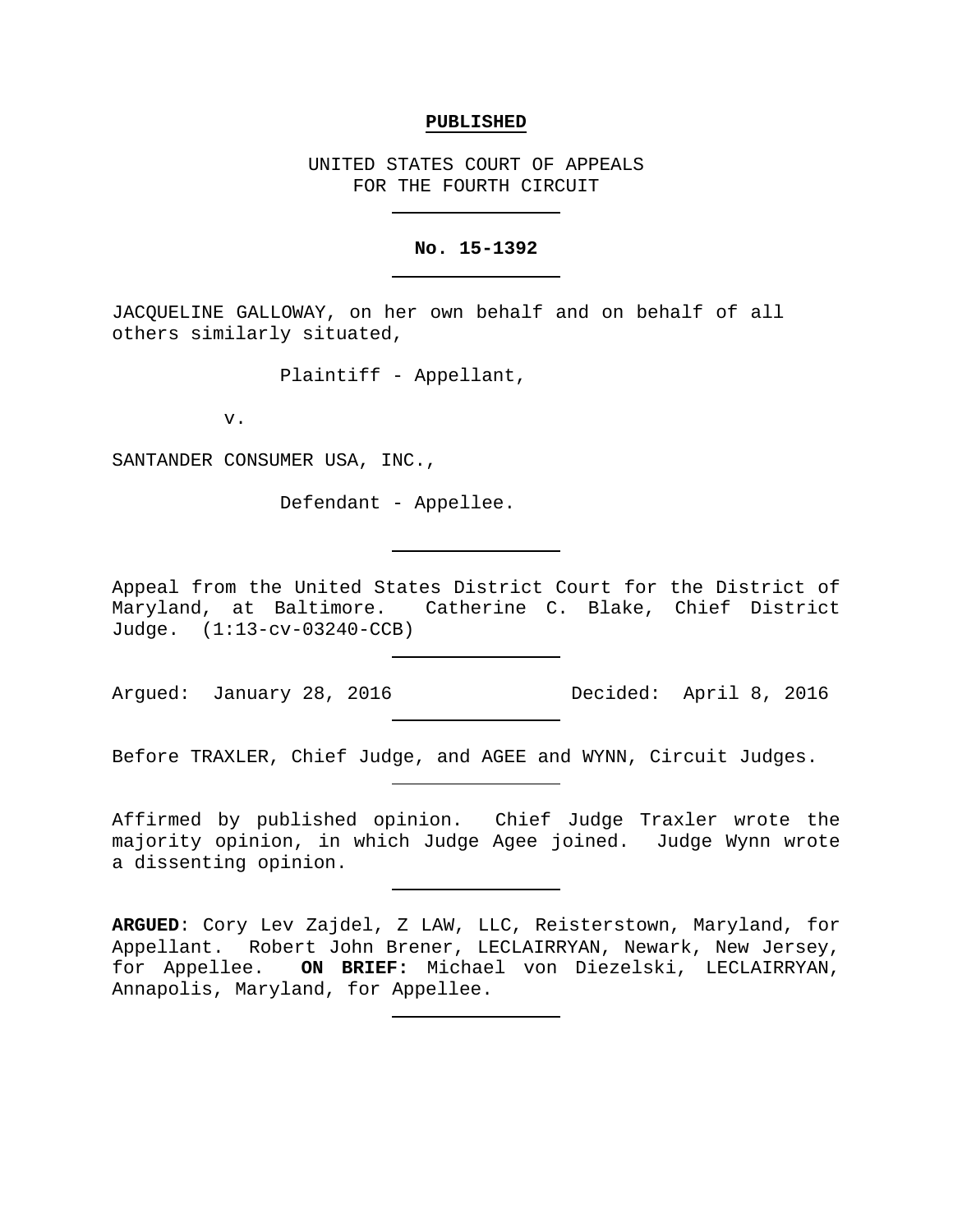TRAXLER, Chief Judge:

Jacqueline Galloway appeals a district court order dismissing her action against Santander Consumer USA, Inc. seeking damages for breach of contract and alleging a violation of the Maryland Credit Grantor Closed End Credit Provisions (the "CLEC"), see Md. Code, Comm. Law §§ 12-1001, et seq. Finding no error, we affirm.

I.

The pertinent facts in this case are undisputed. Galloway used a loan she obtained through a retail installment contract ("the RISC") to finance her purchase of a vehicle in March 2007. The CLEC governs the RISC's terms.

The RISC contained the transaction's financing terms as well as information concerning repossession rights and procedures. It listed the total amount financed as \$22,916.28 and required Galloway to make 72 payments of \$487.46 on the 17th day of every month. If a payment or part thereof was more than 15 days late, the RISC called for imposition of a late fee of five dollars or ten percent of the part of the payment that was late, whichever was greater. The RISC also included a modification provision stating that "[a]ny change to this contract must be in writing and we must sign it." J.A. 20.

The RISC was assigned to CitiFinancial Auto, Ltd. ("CitiFinancial"), which took a security interest in the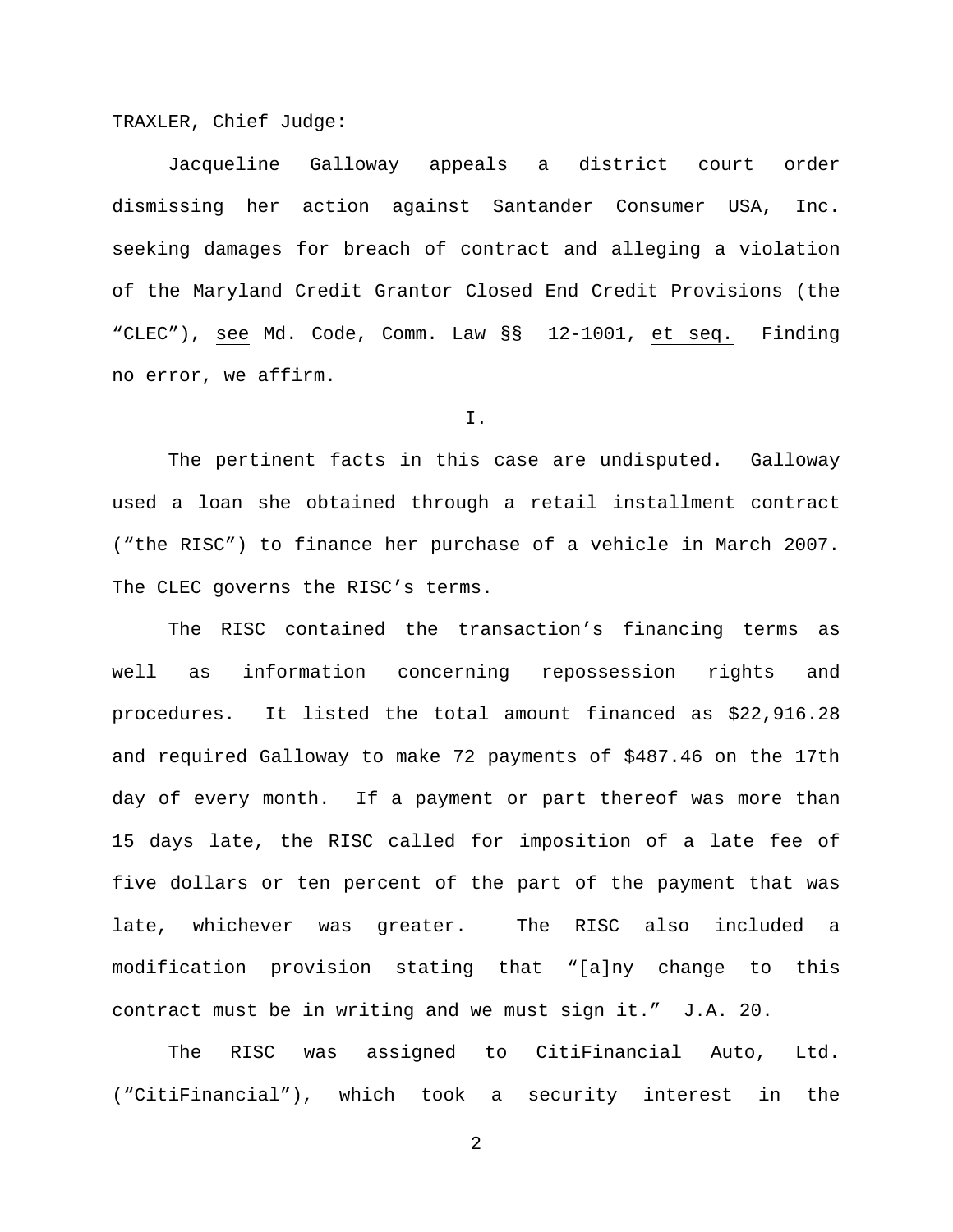vehicle. Sometime before October 31, 2008, Galloway contacted CitiFinancial requesting a reduction in the amount of her monthly loan payment. The CitiFinancial representative with whom Galloway spoke told her that CitiFinancial would send her paperwork to review and sign and that, once she returned the signed papers, the company would consider whether to approve her request. Galloway stated that CitiFinancial told her they would notify her in writing concerning whether her request had been approved.

CitiFinancial then provided Galloway with a cover page and a two-page document. The cover page asked that she "review the attached documents and provide the signature(s) required." J.A. 25. It requested that after she signed the paperwork, she "return [it] to CitiFinancial Auto for further review, approval and consideration." J.A. 25. It also requested that she "retain a copy of this agreement for [her] records." J.A. 25.

The two remaining pages constituted an amended agreement (the "Amended Agreement"). Under its terms, the Amended Agreement would take effect on October 31, 2008; Galloway's total amount due would be \$20,213.50; her monthly payment would be reduced from \$487.46 to \$365.57; her first payment would be due December 14, 2008; and her last (and seventy-second) payment would be due on November 14, 2014. The Amended Agreement also included an arbitration agreement (the "arbitration agreement")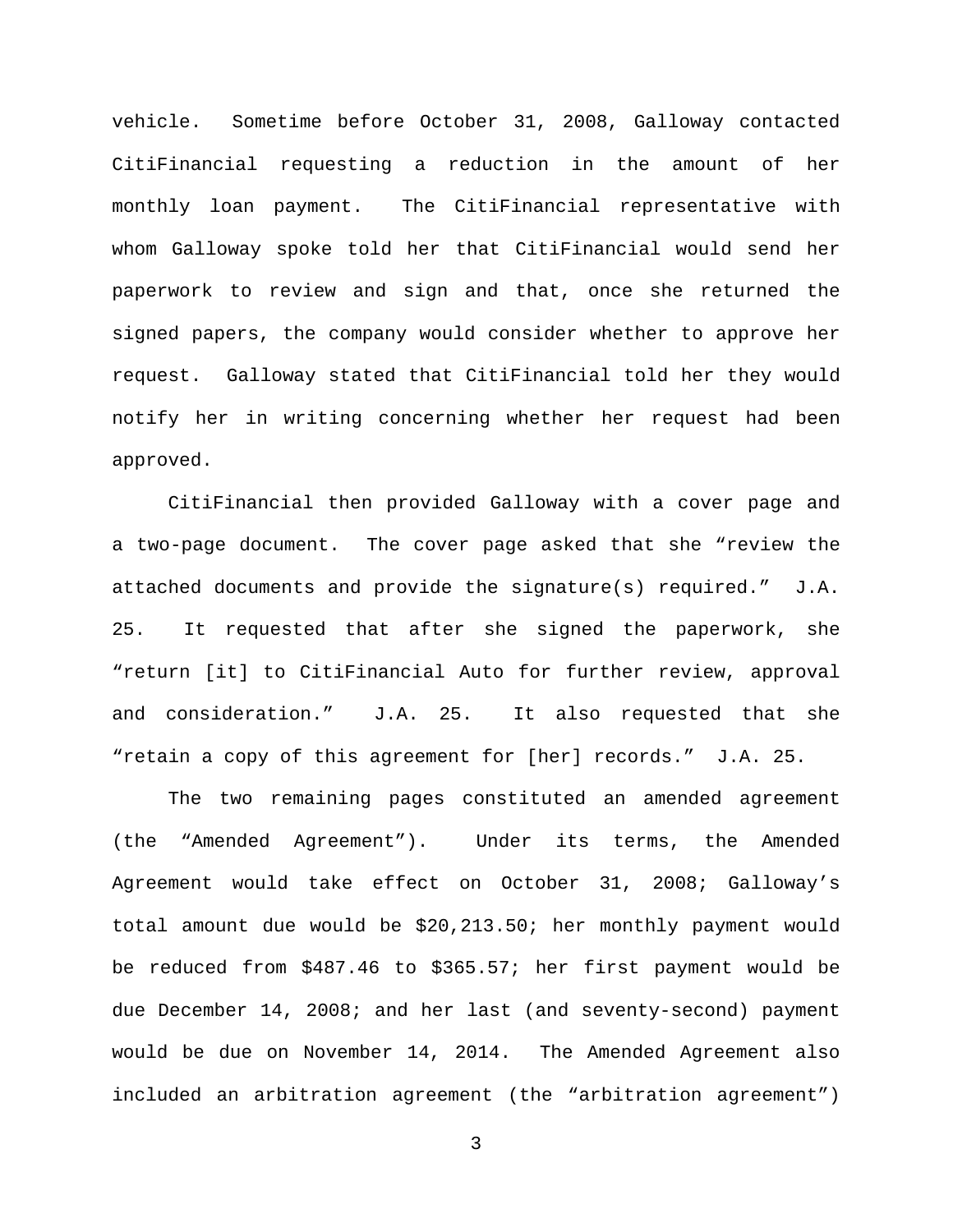under which Galloway, CitiFinancial, and CitiFinancial's assignees, could elect to arbitrate any dispute, "whether in contract, tort or otherwise," rather than proceed through a court  $\arctan \frac{1}{1}$  J.A. 26-27. The arbitration agreement also prohibited Galloway from serving as a class representative or participating in a class action if arbitration was elected. Finally, the Amended Agreement provided that "all terms and provisions of the [RISC] shall remain in full force and effect except as expressly modified herein." J.A. 26.

Galloway signed the Amended Agreement on November 12, 2008, and sent a copy of the signed agreement to CitiFinancial via fax.

The record does not reflect that CitiFinancial ever specifically sent Galloway written approval of the Amended Agreement. Nevertheless, Galloway states in her declaration that "sometime after November 14, 2008, CitiFinancial lowered [her] scheduled monthly payments to \$366.43," J.A. 17, an amount just 86 cents more than the amount contemplated in the Amended Agreement. Galloway immediately began making monthly payments of \$366.43 beginning December 13, 2008, and continued to make payments in that amount for several years.

<span id="page-3-0"></span> $1$  The arbitration agreement provided that it did not apply to certain types of disputes, but Galloway does not maintain that any of those exceptions applies here.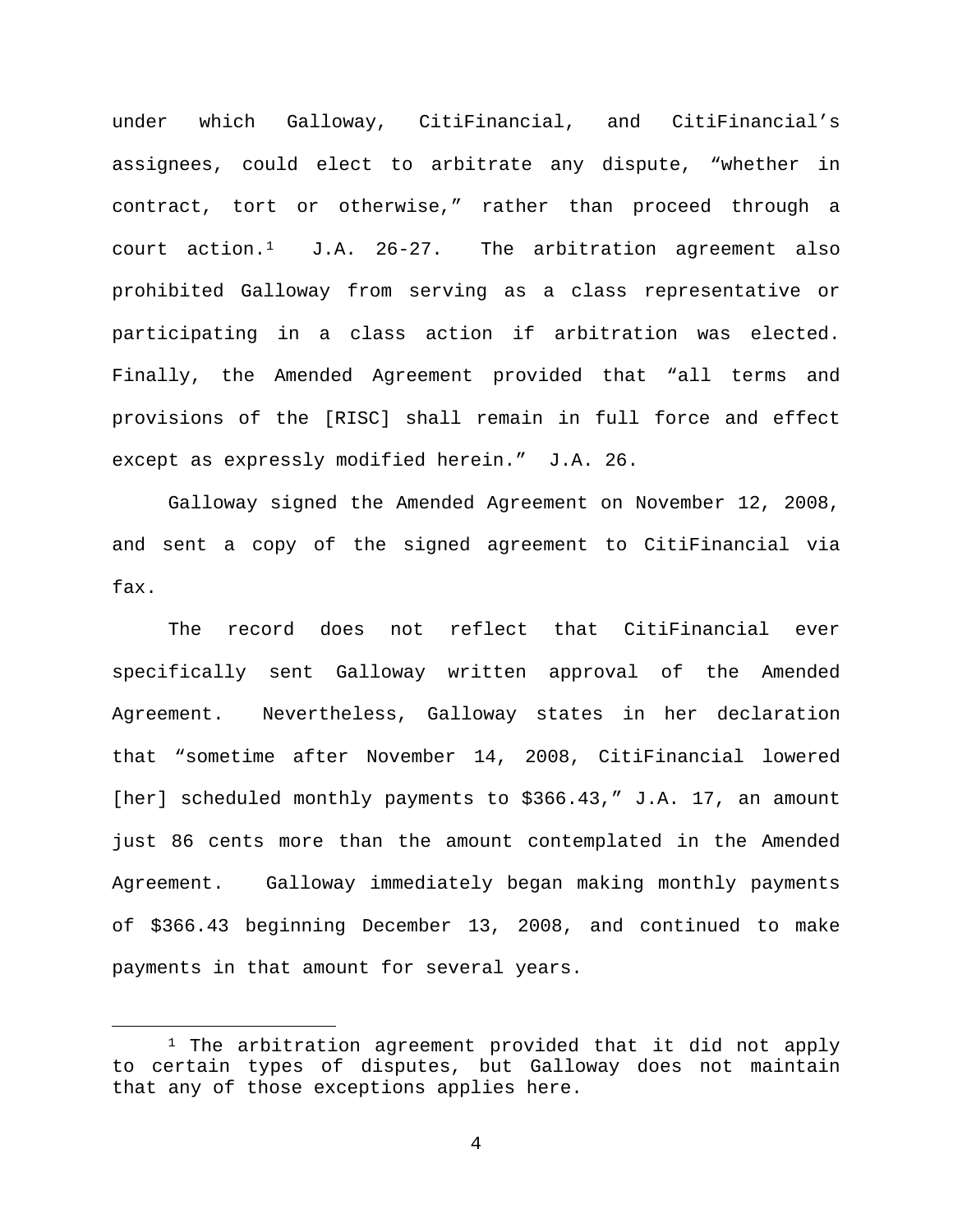In her declaration, Galloway states that it was an "agreement between [her] and CitiFinancial entered into sometime after November 14, 2008" that lowered her payment amount from \$487.46 to \$366.43. J.A. 17. However, the record contains no evidence of any specific discussions between Galloway and CitiFinancial explaining or addressing the 86-cent discrepancy. And Galloway's declaration asserts that the agreement that "lowered [her] payments to \$366.43 each month was not evidenced by a writing." J.A. 17.

In December 2011, CitiFinancial assigned the security interest in Galloway's vehicle to Santander Consumer USA, Inc. After Galloway fell behind on her payments, Santander repossessed her car, sold it, and, after failing in its attempts to collect the outstanding deficiency, waived the deficiency.

Galloway subsequently brought this action in state court, alleging that Santander breached the RISC and violated the CLEC by failing to provide sufficient notice before selling her vehicle. Galloway purports to bring suit on behalf of herself and all persons similarly situated.

Santander removed the case to federal district court. Santander also filed a motion to compel arbitration and stay federal district court proceedings under the Federal Arbitration Act ("FAA"), 9 U.S.C. §§ 1 et seq., claiming Galloway had previously agreed to arbitrate any disputes concerning her loan.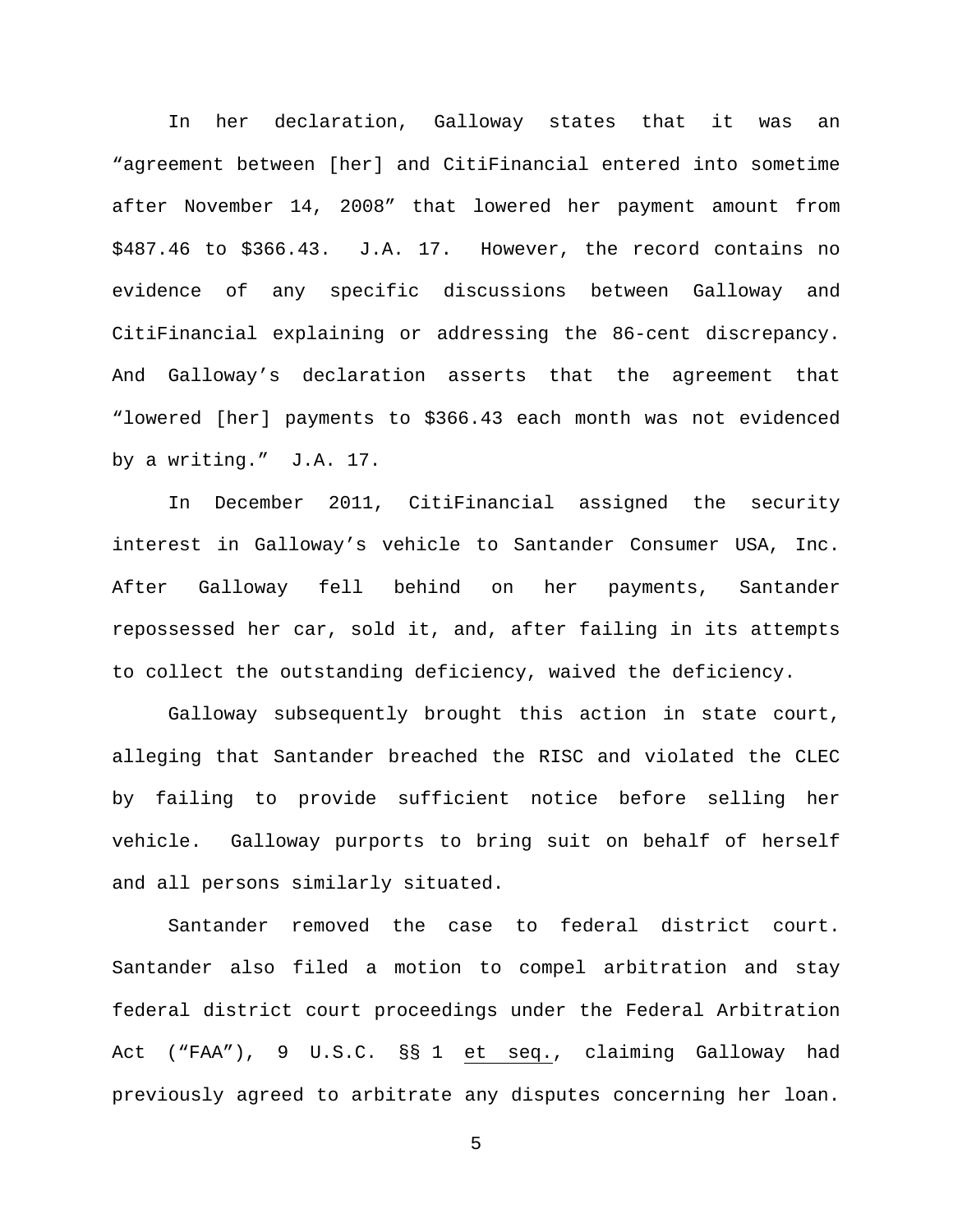Galloway denied that the parties had an agreement to arbitrate and alternatively claimed that any arbitration agreement was unenforceable under the FAA because it was not in writing. Galloway also moved to amend her complaint, and Santander opposed the motion on the basis that amendment would be futile.

Applying a summary-judgment-like standard, the district court concluded as a matter of law that Galloway had agreed to arbitration and that the agreement to arbitrate was enforceable under the FAA. See Galloway v. Santander Consumer USA, Inc., Civ. No. CCB-13-3240, 2014 WL 4384641 (D. Md. Sept. 3, 2014). The district court analyzed several alternative legal theories offered by Santander as support for its position that the parties agreed to arbitration. The court concluded that CitiFinancial's sending the Amended Agreement to Galloway was a mere invitation for Galloway to make an offer because the company retained the right at that time to reject Galloway's refinancing application even if Galloway signed the agreement. See id. at \*3. However, the court concluded that Galloway's returning a copy of the executed agreement constituted an offer to enter into the agreement and that CitiFinancial accepted that offer by reducing her monthly payment to only 86 cents more than the agreement had called for. See id.

Alternatively, the court concluded that CitiFinancial's proposal to reduce the payment to \$366.43 constituted a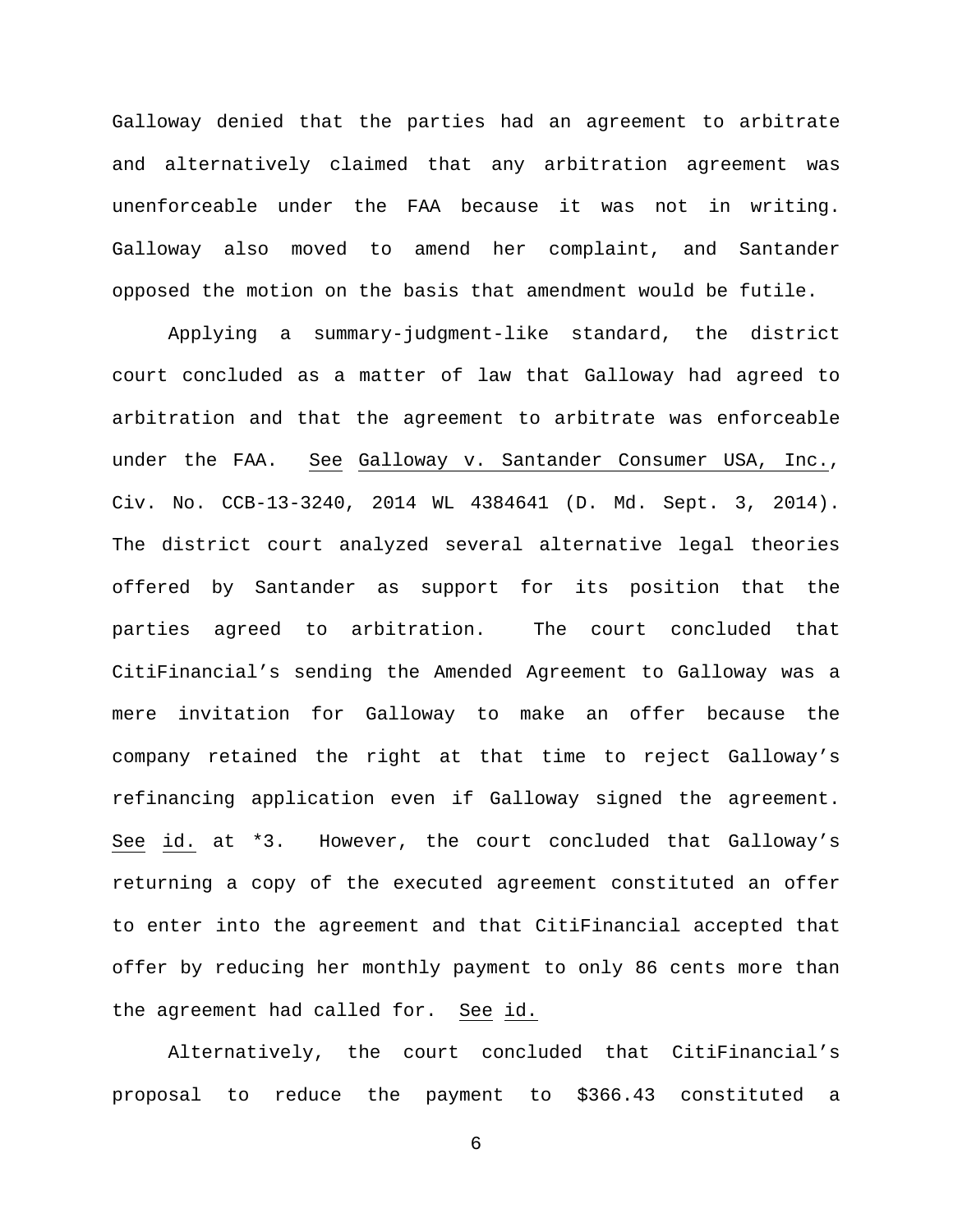counteroffer to make a minor modification to the dollar amounts in the Amended Agreement, which Galloway accepted by making the payments in the amount requested for several years without objection. See id. The district court rejected Galloway's argument that no new contract was formed because Galloway's returning a signed original of the Amended Agreement to CitiFinancial and CitiFinancial's written assent were both conditions precedent to modifying the RISC. See id. at \*4. The district court concluded that the parties waived any right they may have had to such formalities by virtue of their performance under their new agreement. See id. The court added that, under the doctrine of equitable estoppel, Galloway could not disclaim the Amended Agreement, having accepted the benefit of the agreement in the form of reduced monthly payments. See id.

Having determined that the parties bound themselves to the terms of the Amended Agreement, or at least to the terms of the Amended Agreement with the slightly modified payment amount, the court concluded that the written arbitration agreement was enforceable under the FAA.<sup>[2](#page-6-0)</sup> See id. at \*3 n.4. On that basis, the court initially granted Santander's motion to compel arbitration and stayed the case pursuant to 9 U.S.C. § 3. See

<span id="page-6-0"></span><sup>&</sup>lt;sup>2</sup> The court also concluded that Galloway's proposed amendment of her complaint would be futile. See Galloway v. Santander Consumer USA, Inc., Civ. No. CCB-13-3240, 2014 WL 4384641, at \*5 (D. Md. Sept. 3, 2014).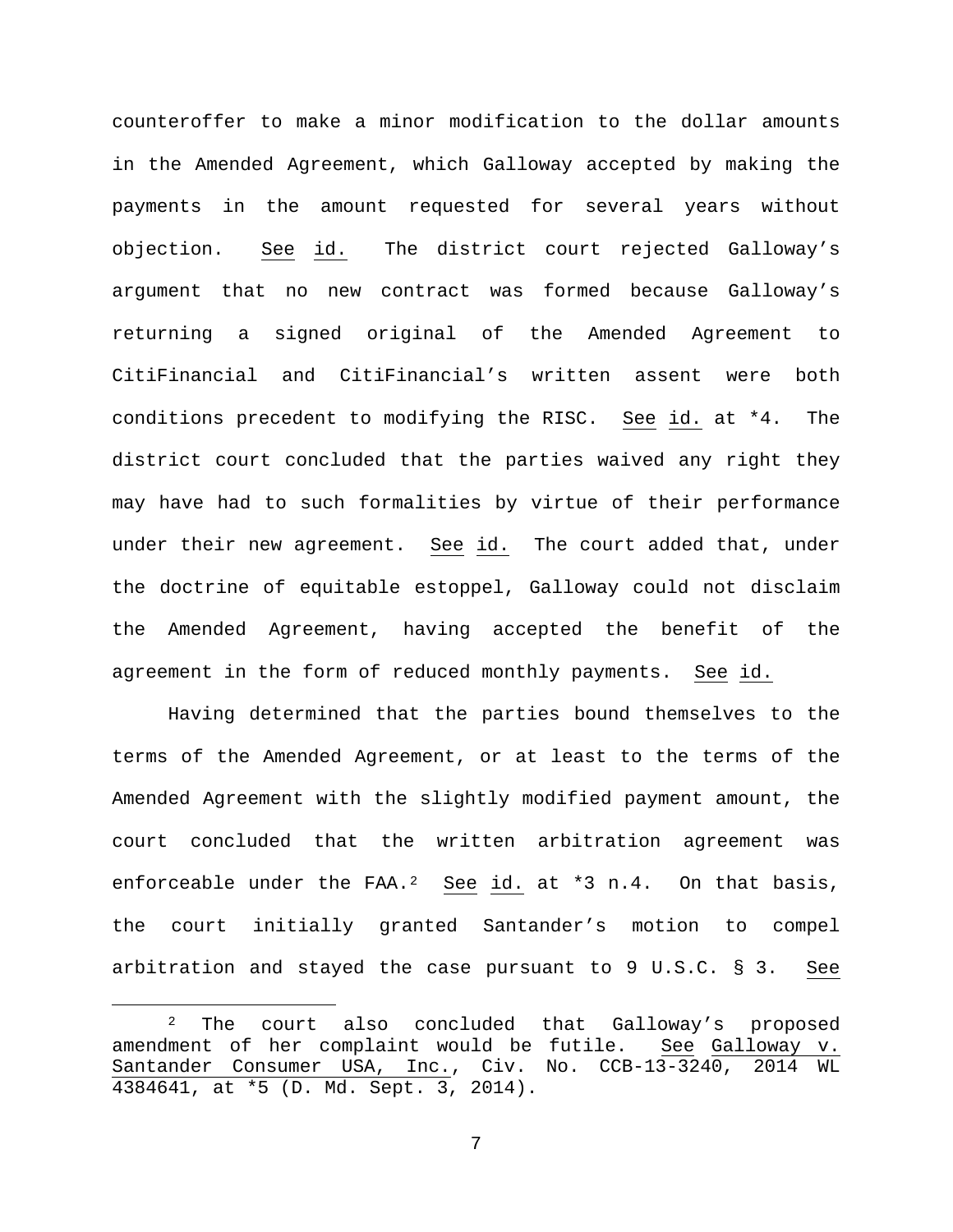id., at \*5. However, on reconsideration, the court, citing Choice Hotels Int'l, Inc. v. BSR Tropicana Resort, Inc., 252 F.3d 707, 709-10 (4th Cir. 2001), entered a final judgment dismissing the case so as to allow Galloway to pursue an immediate appeal.

### II.

"We review de novo the district court's judgment compelling arbitration, as well as any questions of state contract law concerning the validity of the arbitration agreement." Santoro v. Accenture Fed. Servs., LLC, 748 F.3d 217, 220 (4th Cir. 2014).

"Sections 3 and 4 [of the FAA] . . . provide two parallel devices for enforcing an arbitration agreement: a stay of litigation in any case raising a dispute referable to arbitration, 9 U.S.C. § 3, and an affirmative order to engage in arbitration, § 4." Chorley Enters. v. Dickey's Barbecue Rests., Inc., 807 F.3d 553, 563 (4th Cir. 2015) (alteration and internal quotation marks omitted). Before the FAA was enacted, "courts were hostile to the enforcement of arbitration provisions, following a long-standing common law rule which evolved from the judiciary's jealous refusals to oust courts of jurisdiction in favor of other dispute resolution mechanisms." Whiteside v. Teltech Corp., 940 F.2d 99, 101 (4th Cir. 1991). "The purpose for enacting the FAA was to assure judicial enforcement of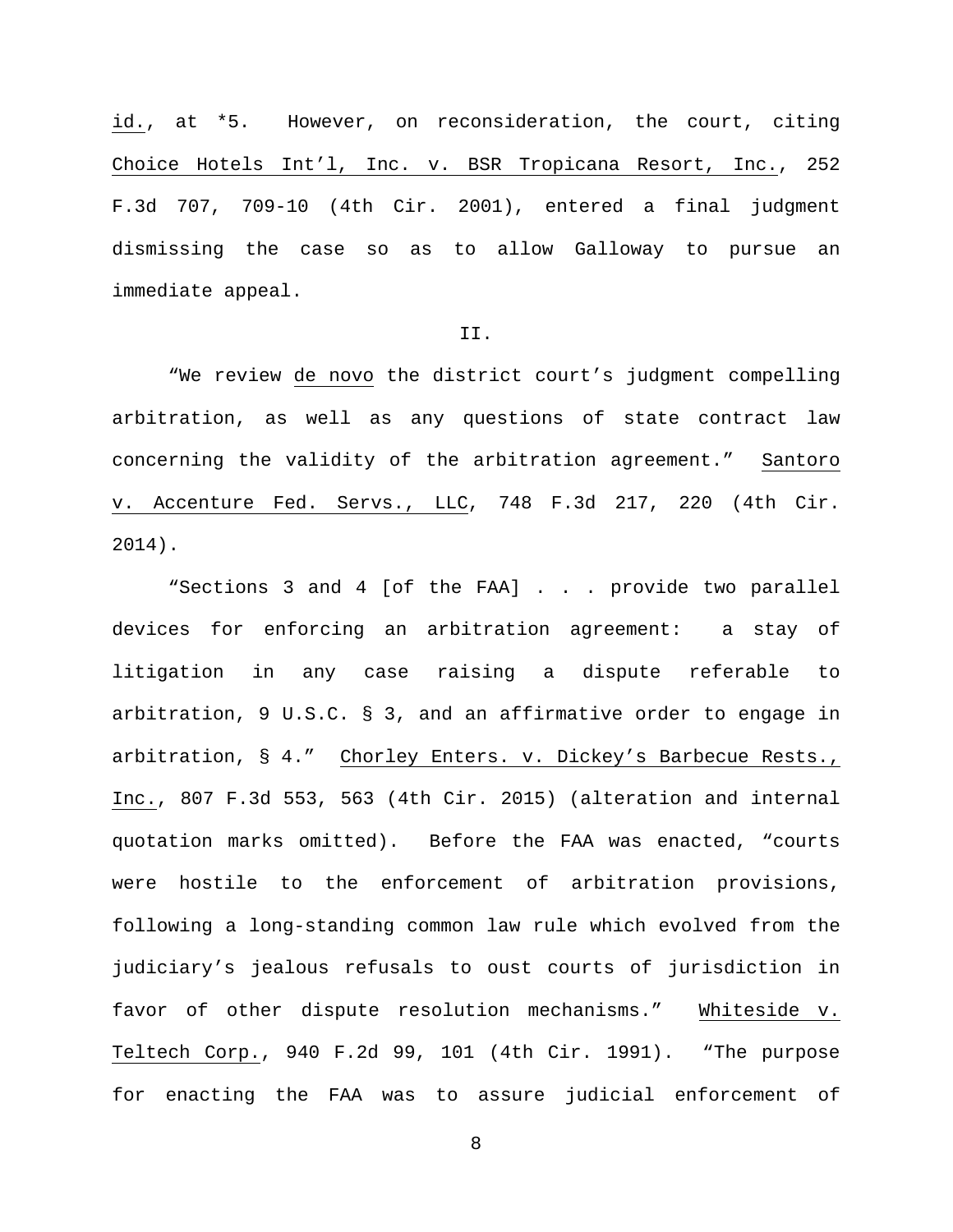privately made agreements to arbitrate by placing them upon the same footing as other contracts." Id. (internal quotation marks omitted). This purpose is served by the cause of action the FAA provides and its "primary substantive provision," Moses H. Cone Mem'l Hosp. v. Mercury Constr. Corp., 460 U.S. 1, 24 (1983), declaring, with exceptions not relevant here, that

[a] written provision in . . . a contract evidencing a transaction involving commerce to settle by arbitration a controversy thereafter arising out of such contract or transaction, or the refusal to perform the whole or any part thereof, . . . shall be valid, irrevocable, and enforceable.

9 U.S.C. § 2.

We have stated that "[a]pplication of the FAA requires demonstration of four elements: '(1) the existence of a dispute between the parties, (2) a written agreement that includes an arbitration provision which purports to cover the dispute, (3) the relationship of the transaction, which is evidenced by the agreement, to interstate or foreign commerce, and (4) the failure, neglect or refusal of the defendant to arbitrate the dispute.'" Rota-McLarty v. Santander Consumer USA, Inc., 700 F.3d 690, 696 n.6 (4th Cir. 2012) (quoting Whiteside, 940 F.2d at 102).

Only the second element is at issue here. Galloway does not dispute that the present action falls within the scope of the arbitration agreement, but she argues that the district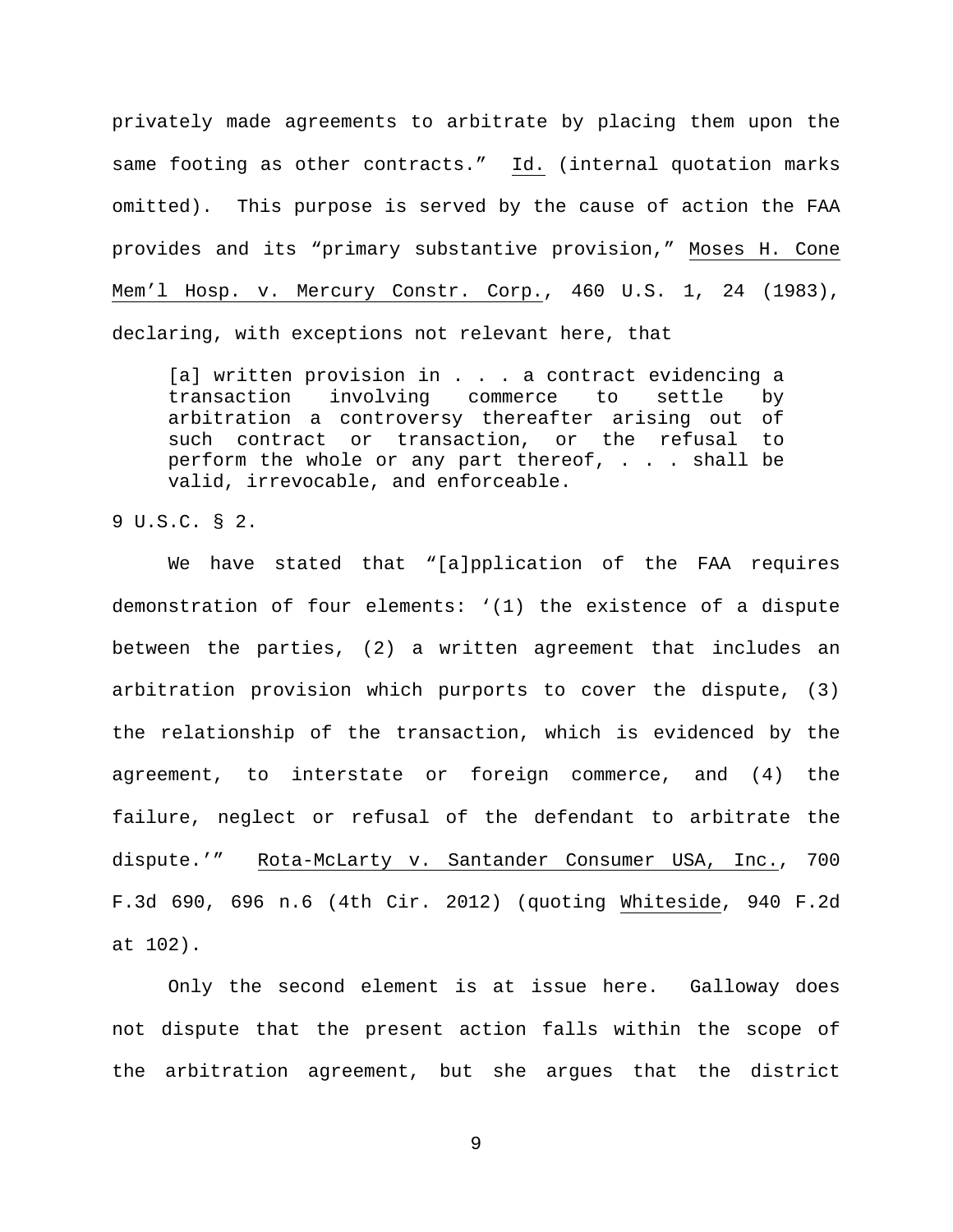court erred in concluding, without the benefit of a jury trial, that the provision was a term of any contract she and CitiFinancial entered into. She also alternatively maintains that if the arbitration agreement was a term of a contract the parties entered into, the district court erred in ruling that their acceptance of that provision satisfied the FAA's writing requirement. We address these issues seriatim.

A.

We first address Galloway's contention that she is entitled to a jury trial regarding whether she and CitiFinancial entered into a binding contract that included the arbitration agreement.

Under the FAA, "the party seeking a jury trial must make an unequivocal denial that an arbitration agreement exists – and must also . . . provide sufficient evidence in support of its claims such that a reasonable jury could return a favorable verdict under applicable law." Chorley Enters., 807 F.3d at 564. Thus, "to obtain a jury trial, the parties must show genuine issues of material fact regarding the existence of an agreement to arbitrate."[3](#page-9-0) Id. We conclude that the district court properly ruled that no such factual issue existed here.

<span id="page-9-0"></span><sup>&</sup>lt;sup>3</sup> We have noted that "[t]his standard is akin to the burden<br>on summary judgment." Chorley Enters. v. Dickey's Barbecue Chorley Enters. v. Dickey's Barbecue Rests., 807 F.3d 553, 564 (4th Cir. 2015).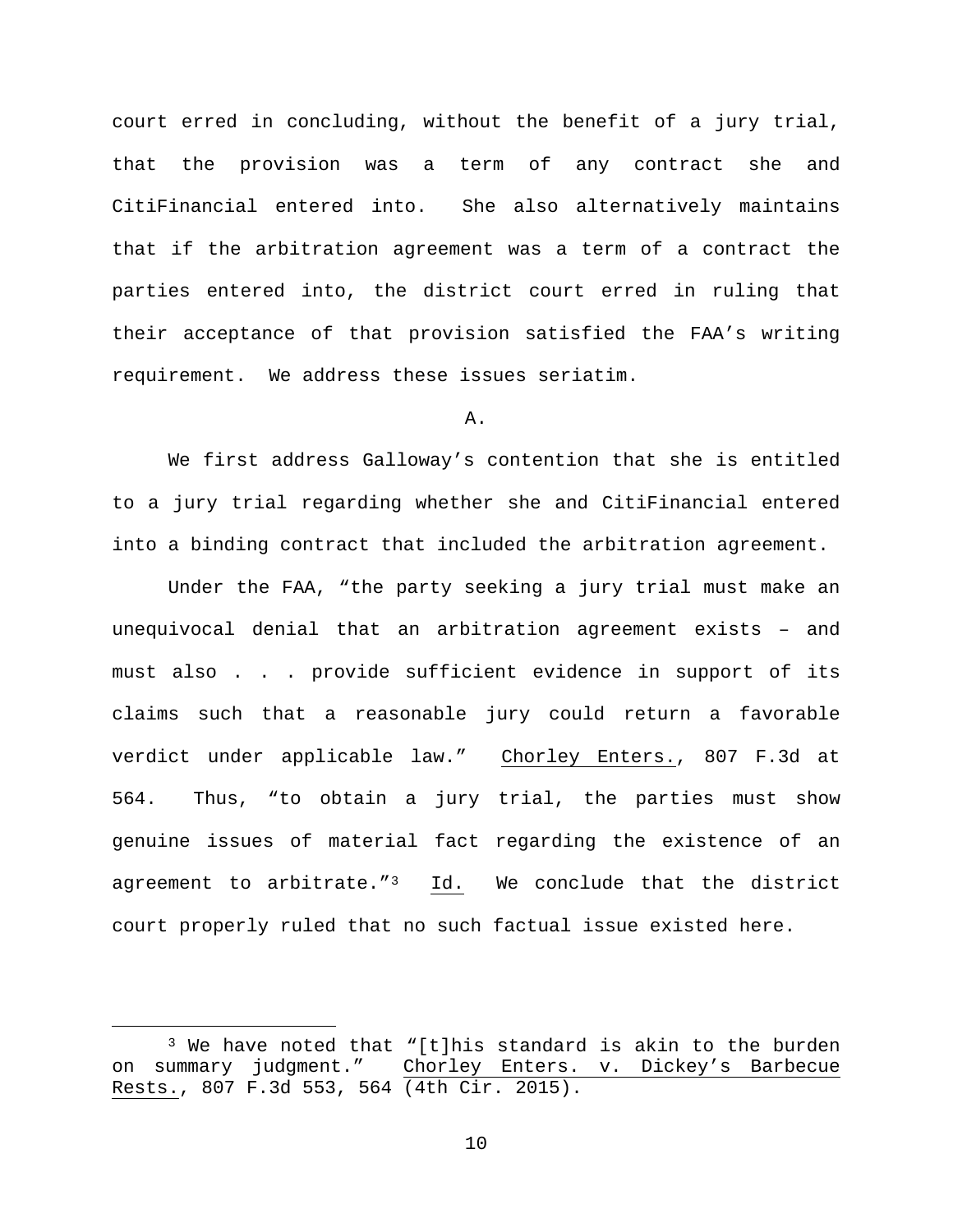The parties agree that principles of Maryland law control the question of whether they reached an agreement to arbitrate. See First Options of Chicago, Inc. v. Kaplan, 514 U.S. 938, 944 (1995) ("When deciding whether the parties agreed to arbitrate a certain matter . . ., courts generally . . . should apply ordinary state-law principles that govern the formation of contracts."); see Chorley Enters., 807 F.3d at 563.

Under Maryland law, a prerequisite to the formation of a contract is mutual assent between the parties. See Cochran v. Norkunas, 919 A.2d 700, 708 (Md. 2007). "Manifestation of mutual assent includes two issues: (1) intent to be bound, and (2) definiteness of terms." Id.

"A contract is formed when an unrevoked offer made by one person is accepted by another." County Comm'rs for Carroll Cnty. v. Forty W. Builders, Inc., 941 A.2d 1181, 1209 (Md. Ct. Spec. App. 2008) (internal quotation marks omitted). "An 'offer' is the 'manifestation of willingness to enter into a bargain, so made as to justify another person in understanding that his assent to that bargain is invited and will conclude it.'" Prince George's Cnty. v. Silverman, 472 A.2d 104, 112 (Md. Ct. Spec. App. 1984). Importantly, an acceptance may be manifested by actions as well as by words. See Porter v. General Boiler Casing Co., 396 A.2d 1090, 1095 (Md. 1979) ("The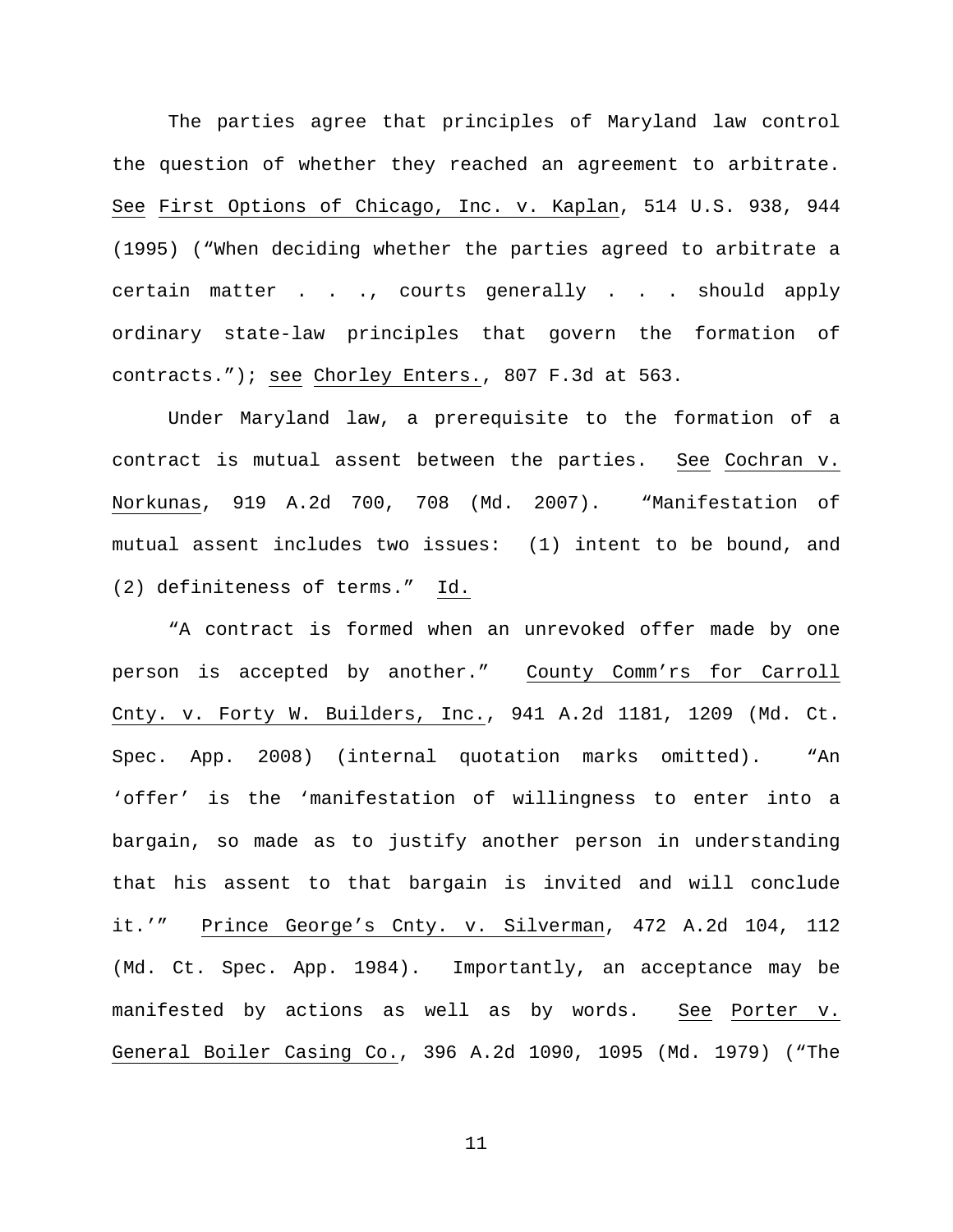purpose of a signature is to demonstrate 'mutuality or assent' which could as well be shown by the conduct of the parties.").

As it did below, Santander offers several theories concerning how a meeting of the minds occurred here. Santander first argues that CitiFinancial's sending Galloway the Amended Agreement for her signature amounted to an offer to enter the agreement and that Galloway's signing it and faxing a copy to CitiFinancial constituted her acceptance of the Amended Agreement. Just as the district court did, we reject this argument because CitiFinancial made clear to Galloway, both orally and in writing, that it retained the right to deny Galloway's request for lower monthly payments. Since CitiFinancial had not agreed that Galloway's execution of the Amended Agreement would bind the parties, the sending of the agreement to Galloway for her signature was a mere invitation to Galloway to make an offer. See Spaulding v. Wells Fargo Bank, N.A., 714 F.3d 769, 778 (4th Cir. 2013) ("[W]hen some further act of the purported offeror is necessary, the purported offeree has no power to create contractual relations, and there is as yet no operative offer." (internal quotation marks omitted)). Thus, Galloway's execution of the Amended Agreement and her sending of a copy of the signed document to CitiFinancial constituted not an acceptance of an offer made to her, but rather an offer to CitiFinancial to enter into the agreement.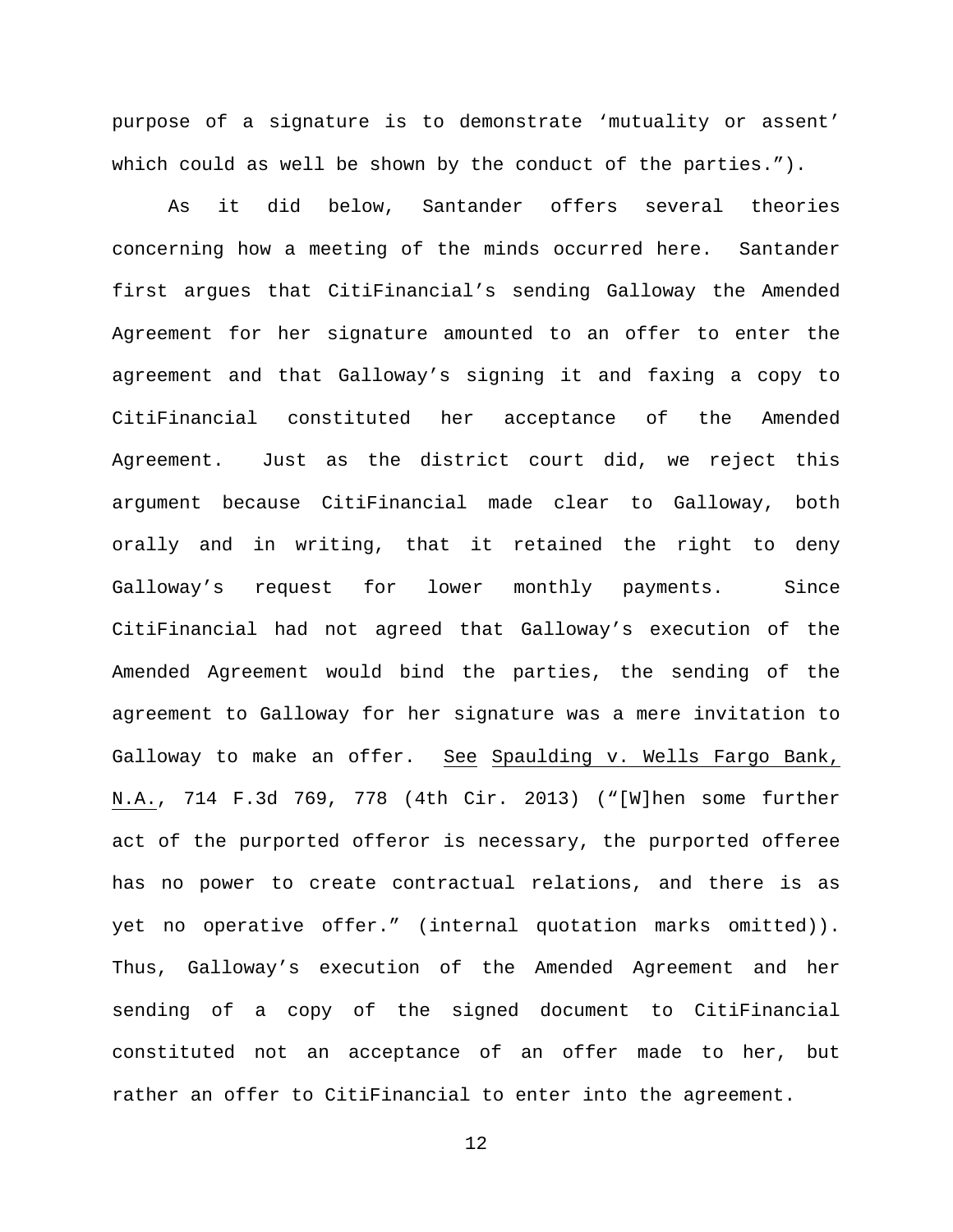Santander alternatively contends that the district court correctly ruled that CitiFinancial accepted Galloway's offer by lowering the amount of Galloway's monthly payment to 86 cents more than the amount the Amended Agreement specified, a difference described by the district court as "de minimis." Galloway, 2014 WL 4384641, at \*3. Galloway argues, however, that CitiFinancial's actions did not constitute an acceptance of her offer because, under Maryland law, any variation from the terms offered is considered to be a conditional acceptance or counteroffer, as opposed to an unconditional acceptance that would immediately create a binding agreement.<sup>4</sup>

Even assuming arguendo that Galloway is correct that CitiFinancial's actions did not bind the parties to an agreement, we agree with the district court's alternative ruling that CitiFinancial's actions proposing payments in an amount 86 cents more than the amount specified in the Amended Agreement constituted a counteroffer to modify the terms of the Amended Agreement in this minor way and that Galloway accepted the counteroffer by making the payments in this slightly increased amount.

<span id="page-12-0"></span> <sup>4</sup> Galloway also argues that the fact that CitiFinancial charged her a late fee on November 3 in accordance with the terms of the RISC demonstrated, for several reasons, that CitiFinancial had not accepted the terms of the Amended Agreement by that date.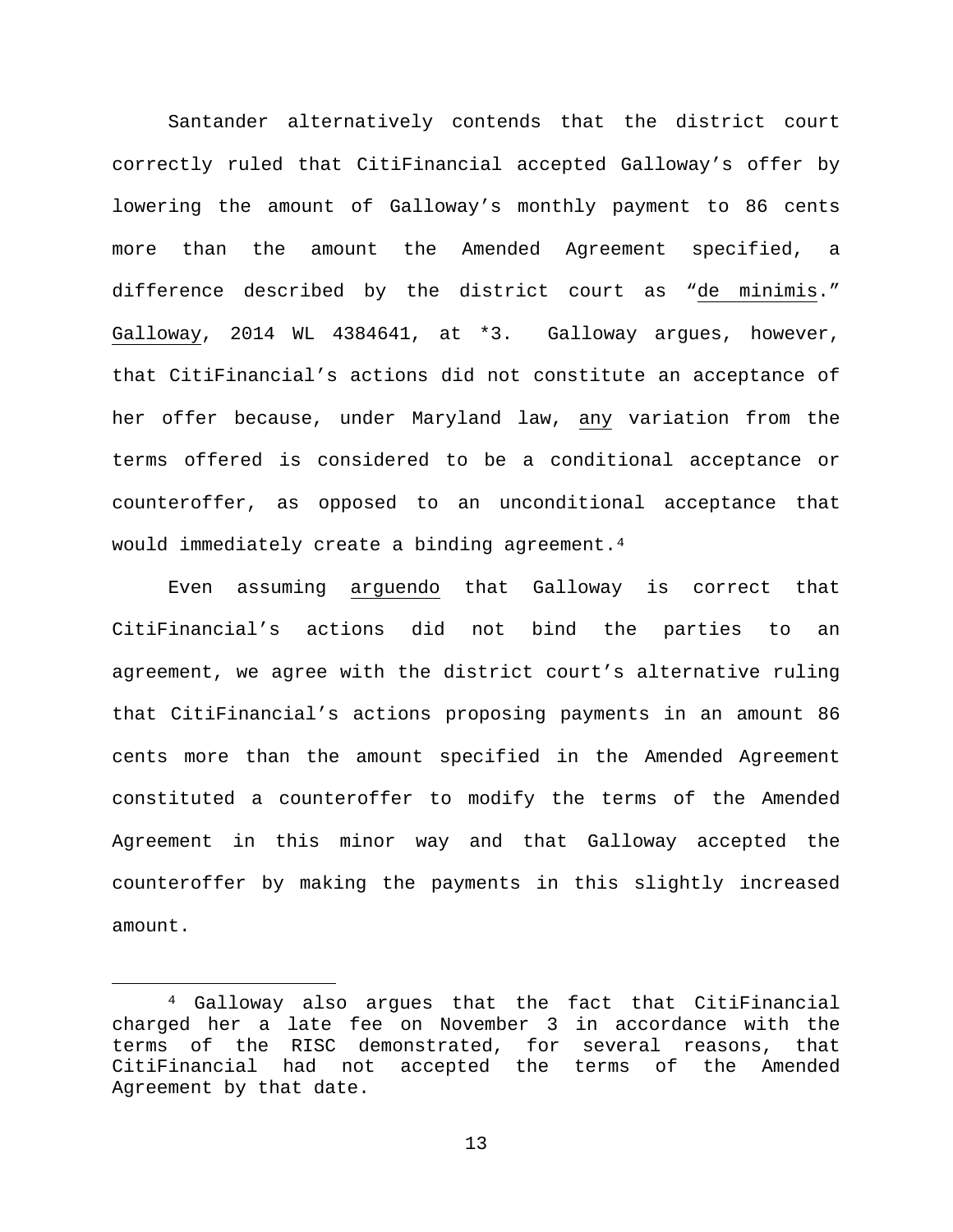Although Galloway contends that the question of whether a meeting of the minds occurred presented a genuine factual dispute, we conclude that the legal consequences of the parties' undisputed actions are clear. When Galloway first inquired about lowering the amount of her monthly payment, CitiFinancial drafted the Amended Agreement and instructed her that if she signed it and returned it, the company would review her request. Galloway indicated her assent to the company's proposed terms when she executed the Amended Agreement on November 12, leaving CitiFinancial to undertake its formal review process. Within approximately one month, at some time early enough to allow Galloway to make her December payment in the new amount, CitiFinancial informed Galloway that it would lower Galloway's payment to \$366.43, almost the exact amount that the Amended Agreement had contemplated. On these facts, CitiFinancial could not reasonably be understood to be offering Galloway the option to her lower payment amount without accepting the other new terms specified in the Amended Agreement – such as, for example, the increase in the number of payments that Galloway would be required to make. Rather, CitiFinancial could only be reasonably understood to be proposing a very minor tweak to the terms that it had originally suggested and that Galloway had already indicated she would accept. See Learning Works, Inc. v. Learning Annex, Inc., 830 F.2d 541, 543 (4th Cir. 1987)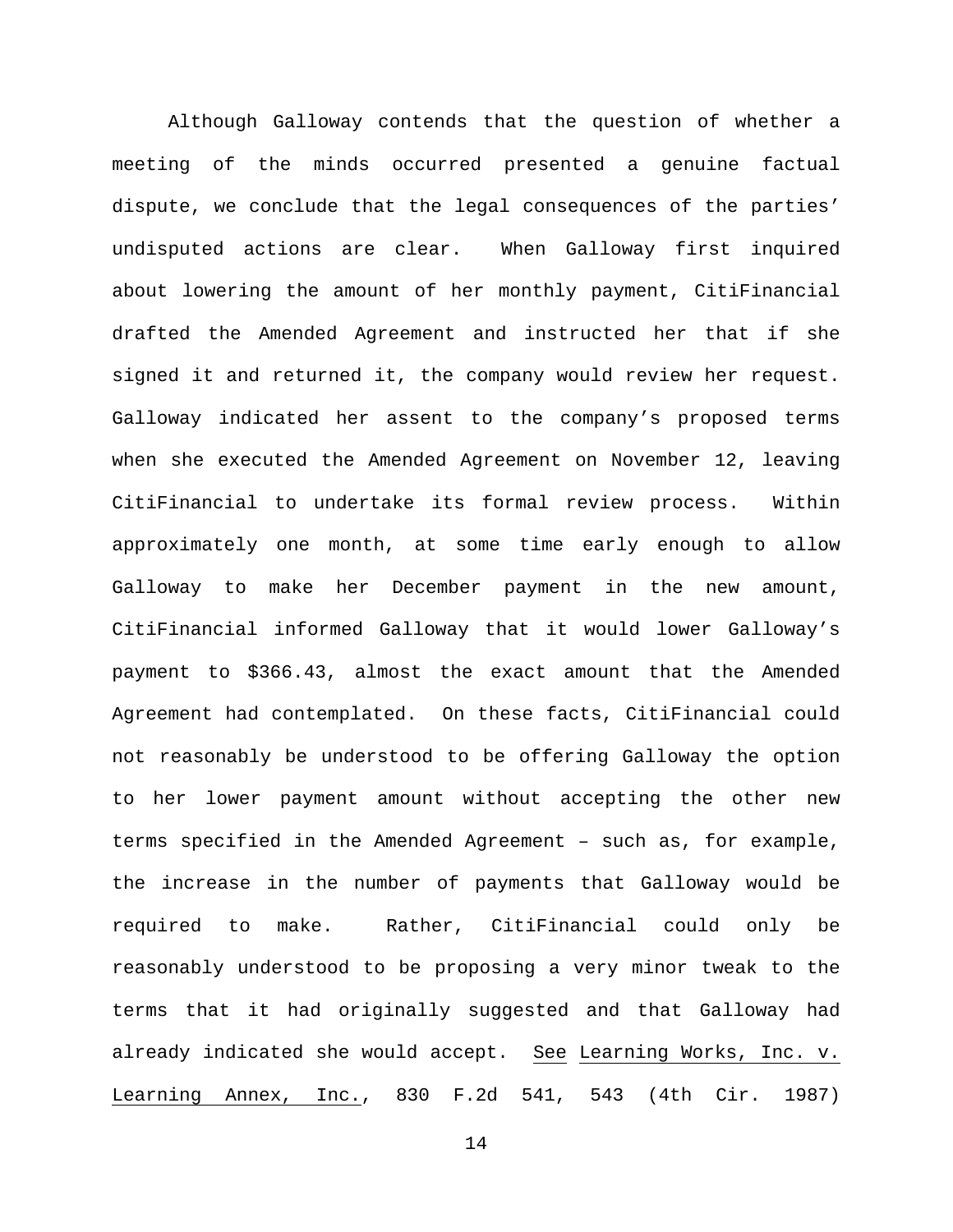("Maryland law . . . requires unqualified acceptance of an offer before a contract can be formed. If a purported acceptance varies from the terms of the offer, then it does not operate as an acceptance, but rather as a rejection of the offer and a counteroffer.").[5](#page-14-0)

There is no evidence that Galloway ever explicitly agreed to accept this small modification to the Amended Agreement. Nevertheless, her making payment in the revised amount CitiFinancial requested and then continuing to make those payments for several years without complaint can only be interpreted as an assent to the terms of the Amended Agreement as slightly modified by the company. See Restatement (Second) of Contracts § 19(2) ("The conduct of a party is not effective as a manifestation of his assent unless he intends to engage in

<span id="page-14-0"></span><sup>&</sup>lt;sup>5</sup> We note that the record does not reflect whether CitiFinancial's communication to Galloway informing her that it would lower her payment to \$366.43 was oral or in writing. Galloway's declaration states that the agreement that "lowered [her] payments to \$366.43 was not evidenced by a writing." J.A. 17. It is unclear whether Galloway meant that CitiFinancial informed her orally that it would lower her payment to that amount or rather merely that there was no writing setting out all of the terms of the parties' new agreement. Regardless, the means by which CitiFinancial informed Galloway of the amount of her new monthly payment is not material to our decision.

Additionally, although the reason for the 86-cent increase is also not material to our decision, the increase may be attributable to a late fee of \$48.74 imposed on November 3, 2008, when Galloway failed to make her October payment in a timely manner, which increased the total amount she owed on her loan.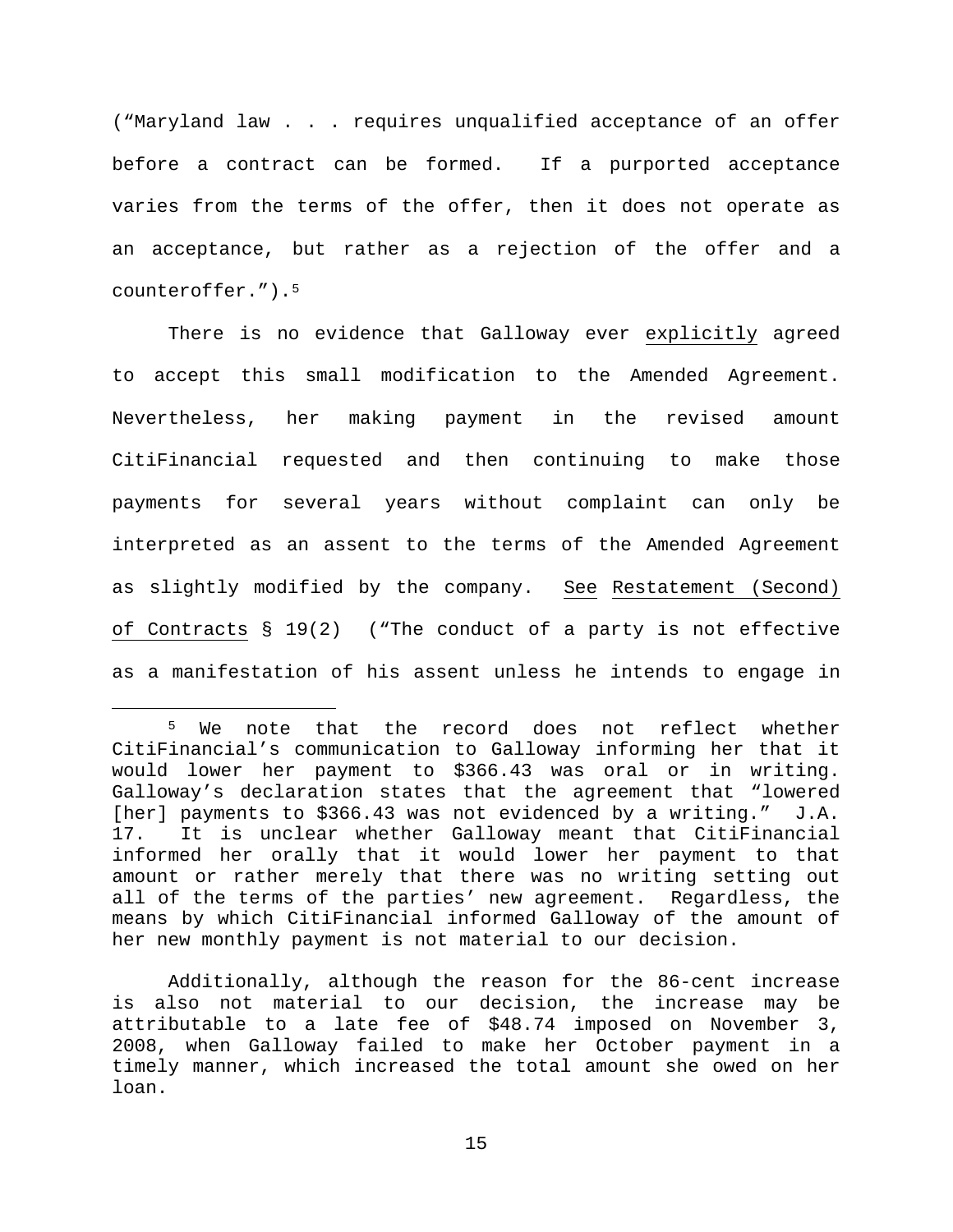the conduct and knows or has reason to know that the other party may infer from his conduct that he assents."); see also Cochran, 919 A.2d at 714 (indicating that offeree's silence can constitute acceptance if the offeree has accepted the benefit of the offer); Restatement (Second) of Contracts § 53(3) (cmt. b) (1981) (noting that offeree may guard against the risk that his performance will constitute an unintended acceptance; he can simply communicate to the offeror that he does not intend to assent). This was not a case, after all, in which the parties were engaging in back-and-forth negotiation over what the terms of a new agreement would be. Galloway asked CitiFinancial if it would modify the RISC to lower her required monthly payment amount. In the context of the parties' dealings, it was CitiFinancial's decision whether it would agree to do so, and, if so, what new terms it would accept. Then Galloway would decide whether she would also accept those terms. CitiFinancial initially proposed terms in an Amended Agreement that it would consider if Galloway returned the signed document to the company. When, after its formal review process, CitiFinancial proposed a slight change in the dollar amounts, Galloway assented to that change as well.

Galloway argues that, under Maryland law, the parties could not validly modify the RISC without setting out all of the new terms together in a written document and signing the document.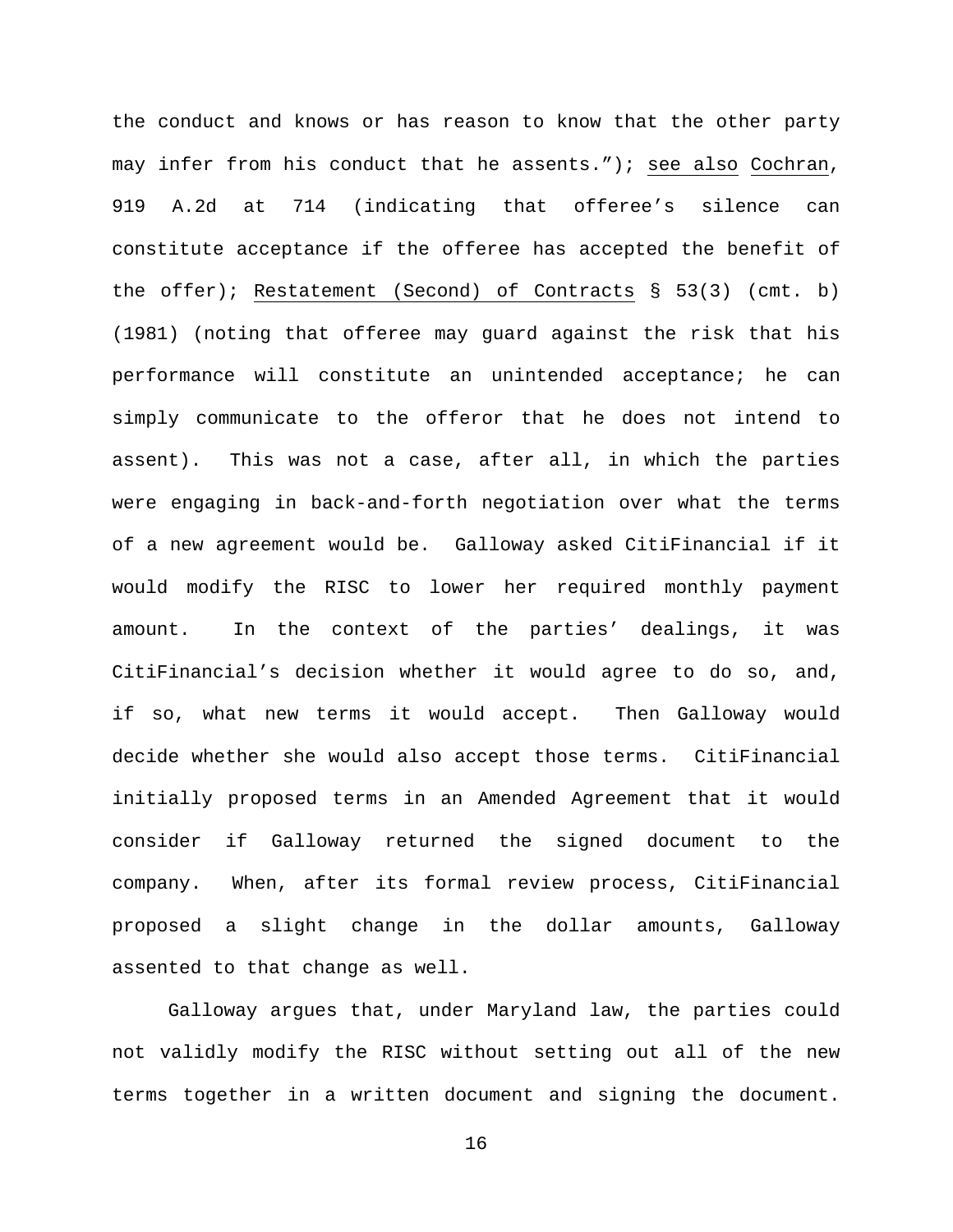In support of her argument, Galloway maintains that a signature on a contract is a condition precedent if "the terms of the contract make the parties' signatures a condition precedent to the formation of the contract." All State Home Mortg., Inc. v. Daniel, 977 A.2d 438, 447 (Md. Ct. Spec. App. 2009); see also Chirichella v. Erwin, 310 A.2d 555, 557 (Md. 1973) (explaining that a condition precedent is "a fact, other than mere lapse of time, which, unless excused, must exist or occur before a duty of immediate performance of a promise arises") (internal quotation marks omitted). While that legal proposition is correct, no term in the Amended Agreement indicated that CitiFinancial's signature was necessary to bind the parties, and Galloway does not contend otherwise.

Galloway does not suggest that when CitiFinancial agreed to reduce her payment to \$366.43, the company indicated that any further paperwork would be forthcoming or that any additional signatures would be needed to complete the parties' modification of the terms of the RISC. All CitiFinancial sought from Galloway was payment in the new amount. By making her December payment in that amount and continuing to make payments in that amount for several years, she accepted the terms CitiFinancial had offered. See Porter, 396 A.2d at 1095; Restatement (Second) of Contracts § 30(2) (1981) ("Unless otherwise indicated by the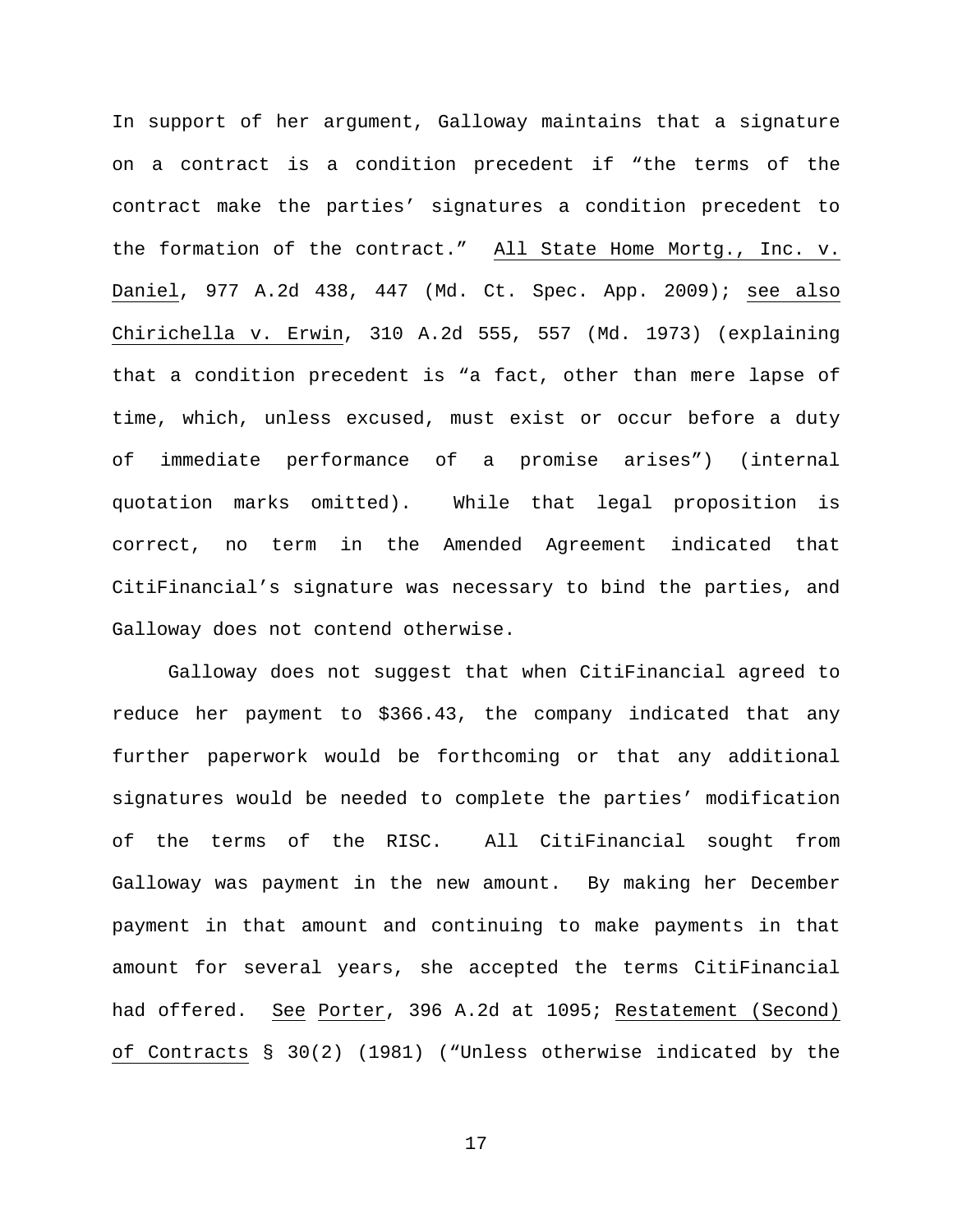language or the circumstances, an offer invites acceptance in any manner and by any medium reasonable in the circumstances.").

The only contractual language Galloway cites as the basis for her position that a written agreement signed by both parties was necessary to effectively modify the RISC is the language in the RISC itself stating that any future amendment would need to be by a signed writing. However, under Maryland law, contractual limitations on future modifications are not effective to prevent parties from entering into new agreements orally or by performance; rather, they only provide context for interpreting subsequent conduct. See Hovnanian Land Inv. Grp., LLC v. Annapolis Towne Ctr. at Parole, LLC, 25 A.3d 967, 978-83 (Md. 2011) (Maryland "caselaw shows a persistent unwillingness to give dispositive and preclusive effect to contractual limitations on future changes to that contract . . . whether it is mutual modification, novation, waiver of remedies, or . . . a waiver of condition precedent"); University Nat'l Bank v. Wolfe, 369 A.2d 570, 576 (Md. 1977) (holding that parties may modify their original agreement by their conduct "notwithstanding a written agreement that any change to a contract must be in writing"); see also Porter, 396 A.2d at 1095 (explaining that formation of a contract does not require the parties' signatures "unless the parties have made them necessary at the time they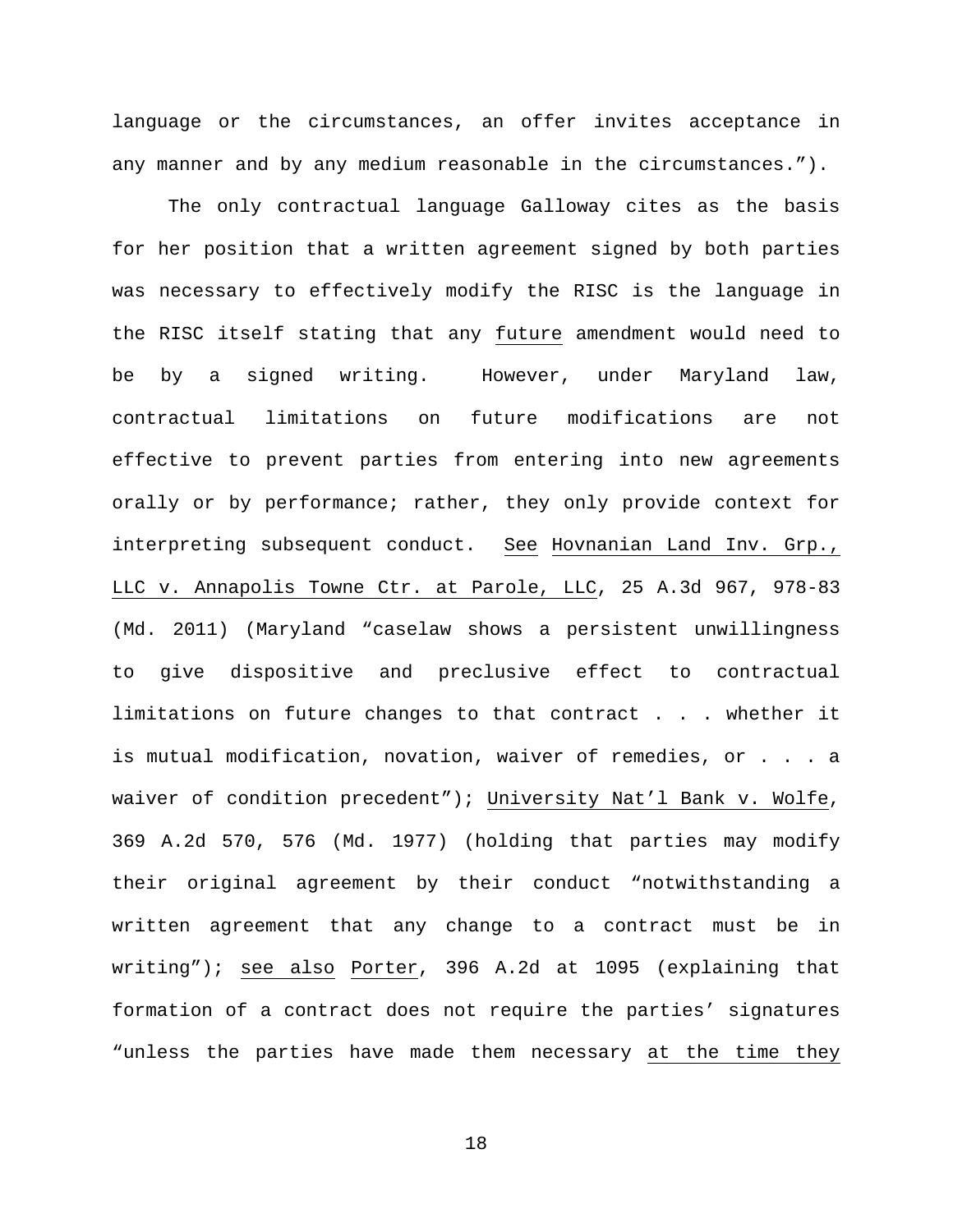expressed their assent and as a condition modifying that assent" (emphasis added and internal quotation marks omitted)).

Here, as we have explained, the parties left no doubt that they intended to modify the terms of the RISC, even in the absence of a signed writing memorializing all of the new terms to which they agreed. Having led CitiFinancial to believe for many years that the parties had successfully amended the RISC even without a signed writing – and having accepted the benefit of the modification in the form of substantially lower monthly payment requirements – Galloway cannot now be heard to claim that there was no valid amendment in the absence of a signed writing. See Hovnanian, 25 A.3d at 979 (waiver of a provision requiring amendments to a contract to be in writing may be by express agreement or by implication).<sup>6</sup> Accordingly, the district

<span id="page-18-0"></span> <sup>6</sup> Additionally, because the parties agreed on a monthly payment of \$366.43, the terms to which the parties manifested assent were sufficiently definite. Galloway argues that there was some uncertainty regarding the date that monthly payments were due, but that is not correct. The Amended Agreement plainly provided that Galloway's payments were due on the 14th<br>of every month. Galloway contends that CitiFinancial changed Galloway contends that CitiFinancial changed this date, as evidenced by the fact that the RISC provided that late fees would be incurred if payments were more than 15 days late, yet after December 2008, CitiFinancial often imposed late fees 15 days, rather than 16 days, after the due date. However, CitiFinancial had often been charging late fees exactly 15 days after the payment due date since the initiation of the loan. Regardless of whether that was proper under the parties' agreements, the continuation of that practice after December 2008 was no indication that the payment due date had somehow changed from that provided in the Amended Agreement.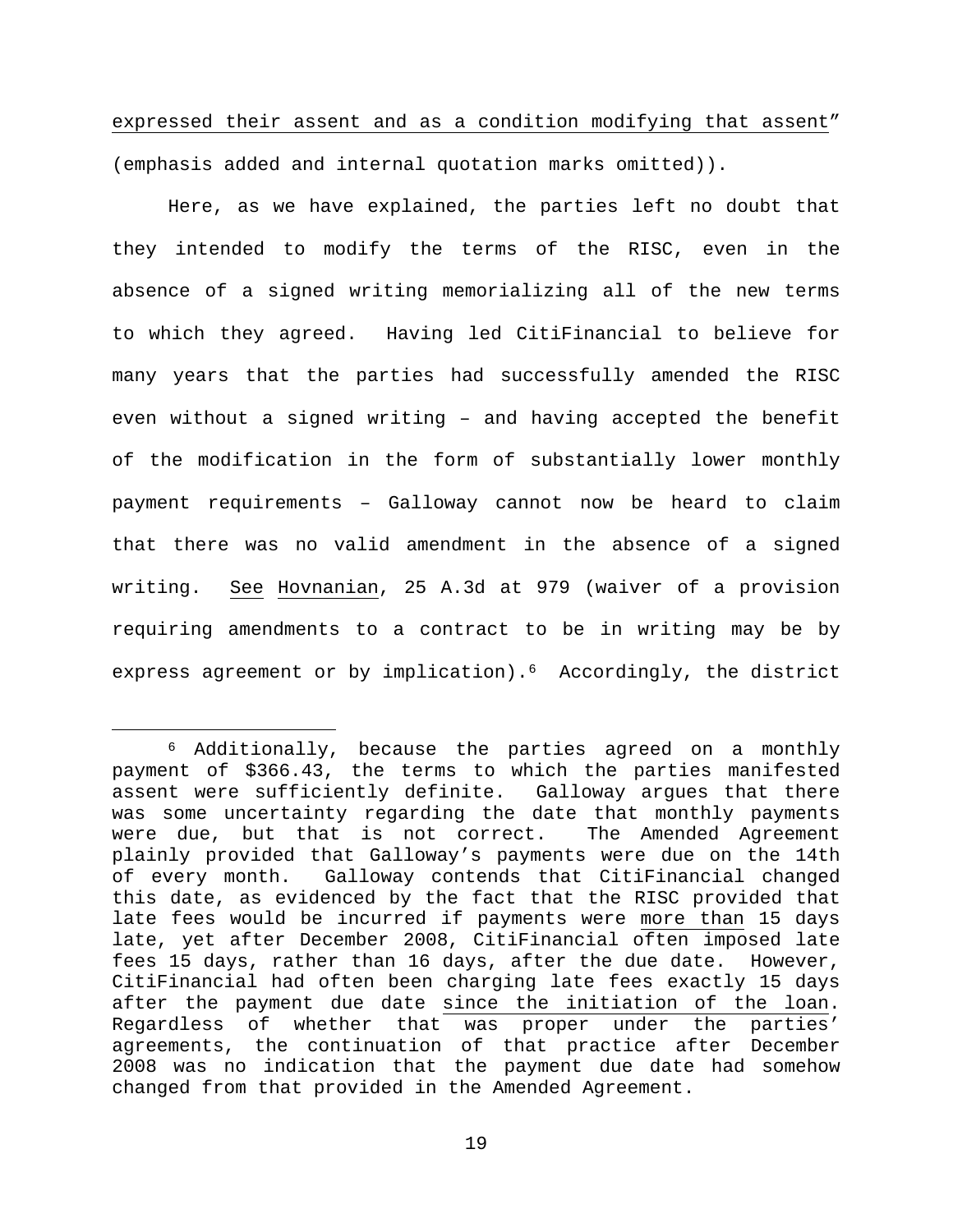court properly concluded that the arbitration agreement was a term of a contract that the parties entered into.

B.

In addition to her state-law arguments, Galloway also maintains that any arbitration agreement that the parties entered into is not enforceable under the FAA. We disagree.

The FAA declares, with exceptions not relevant here, that

[a] written provision in . . . a contract evidencing a transaction involving commerce to settle by arbitration a controversy thereafter arising out of such contract or transaction, or the refusal to perform the whole or any part thereof, . . . shall be valid, irrevocable, and enforceable.

9 U.S.C. § 2. We have stated that "[a]pplication of the FAA requires demonstration of," among other things, "a written agreement that includes an arbitration provision which purports to cover the dispute." Rota-McLarty, 700 F.3d at 696 n.6 (internal quotation marks omitted). As we have explained, the record demonstrates as a matter of law that Galloway, by making payments in the amount CitiFinancial requested, bound herself to the terms of the written Amended Agreement, with a slight modification in the dollar amounts that is not included in the writing. The question this case presents is whether the fact that the Amended Agreement, and specifically the arbitration agreement, were in writing was sufficient to satisfy the FAA's writing requirement, or rather, whether the parties' non-written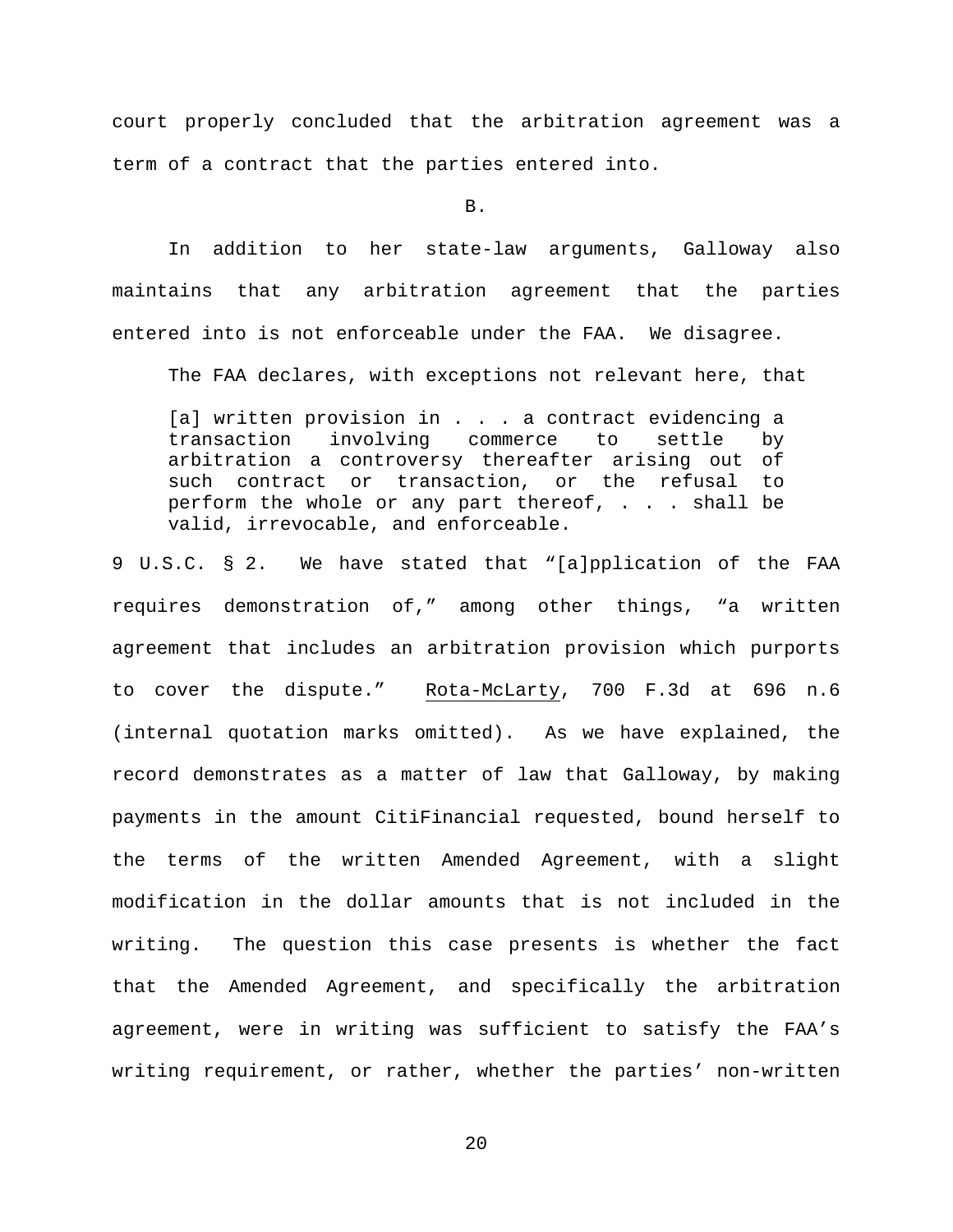modification of a separate term of the agreement rendered the arbitration agreement unenforceable. We conclude that the writing requirement was satisfied.

The "written arbitration agreement" that is necessary to bring an agreement within the FAA's scope is an "actual document—the physical embodiment of the underlying legal obligations" and need not include any written assent to those obligations. Seawright v. American Gen. Fin. Servs., 507 F.3d 967, 978-79 & nn.5-7 (6th Cir. 2007) (holding that FAA's writing requirement was satisfied when pamphlet distributed to employees contained arbitration provision and stated that an employee's continuing employment would constitute acceptance of the procedures); see In re Cotton Yarn Antitrust Litig., 505 F.3d 274, 281 n.5 (4th Cir. 2007) (holding that when agreement to arbitrate was incorporated under the UCC into terms of oral contracts because it was established that arbitration is a usage of trade, and subsequent written confirmations containing the details of the arbitration terms became part of the contract by operation of law, the confirmations satisfied the FAA's writing requirement); Caley v. Gulfstream Aerospace Corp., 428 F.3d 1359, 1369 (11th Cir. 2005) (holding FAA's writing requirement was satisfied when, "[a]lthough the employees' acceptance was by continuing their employment and was not in writing, all material terms – including the manner of acceptance – were set forth in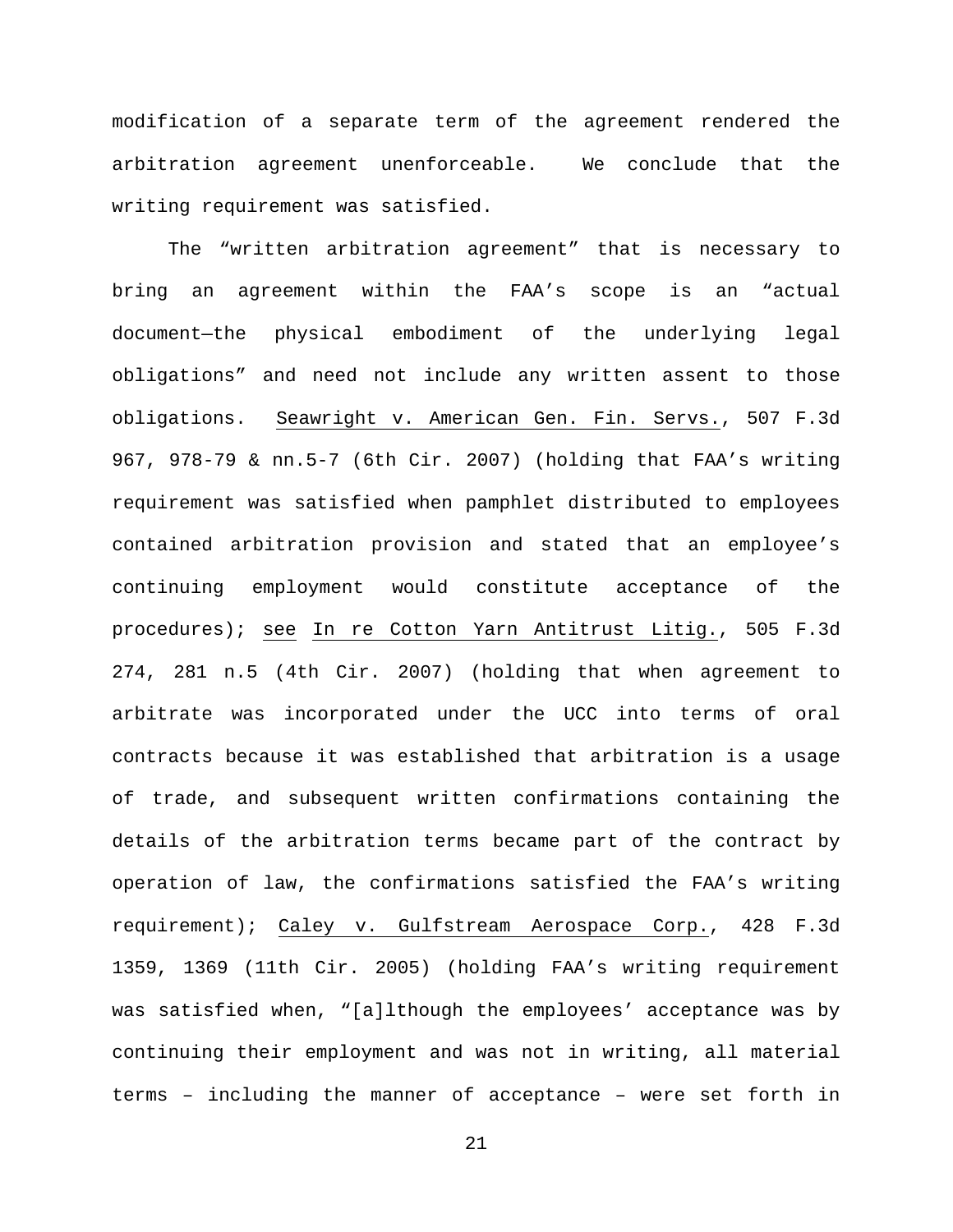the written" dispute resolution policy); International Paper Co. v. Schwabedissen Maschinen & Anlagen GMBH, 206 F.3d 411, 416 (4th Cir. 2000) ("While a contract cannot bind parties to arbitrate disputes they have not agreed to arbitrate, it does not follow that under the Federal Arbitration Act an obligation to arbitrate attaches only to one who has personally signed the written arbitration provision. Rather, a party can agree to submit to arbitration by means other than personally signing a contract containing an arbitration clause." (alterations & internal quotation marks omitted)); Fisser v. International Bank, 282 F.2d 231, 233 (2d Cir. 1960) ("[T]he [FAA] contains no built-in Statute of Frauds provision but merely requires that the arbitration provision itself be in writing. Ordinary contract principles determine who is bound by such written provisions." (footnote omitted)). Because the arbitration agreement was in writing and Galloway assented to be bound by that agreement when she made payments in the amount CitiFinancial requested, it does not matter, for purposes of enforceability under the FAA, that she also assented to other terms that may not have been in writing. Stated another way, although no writing documented CitiFinancial's minor change to the Amended Agreement's dollar amounts, the parties were not required to draft an integrated writing documenting this minor change in order to make the written arbitration agreement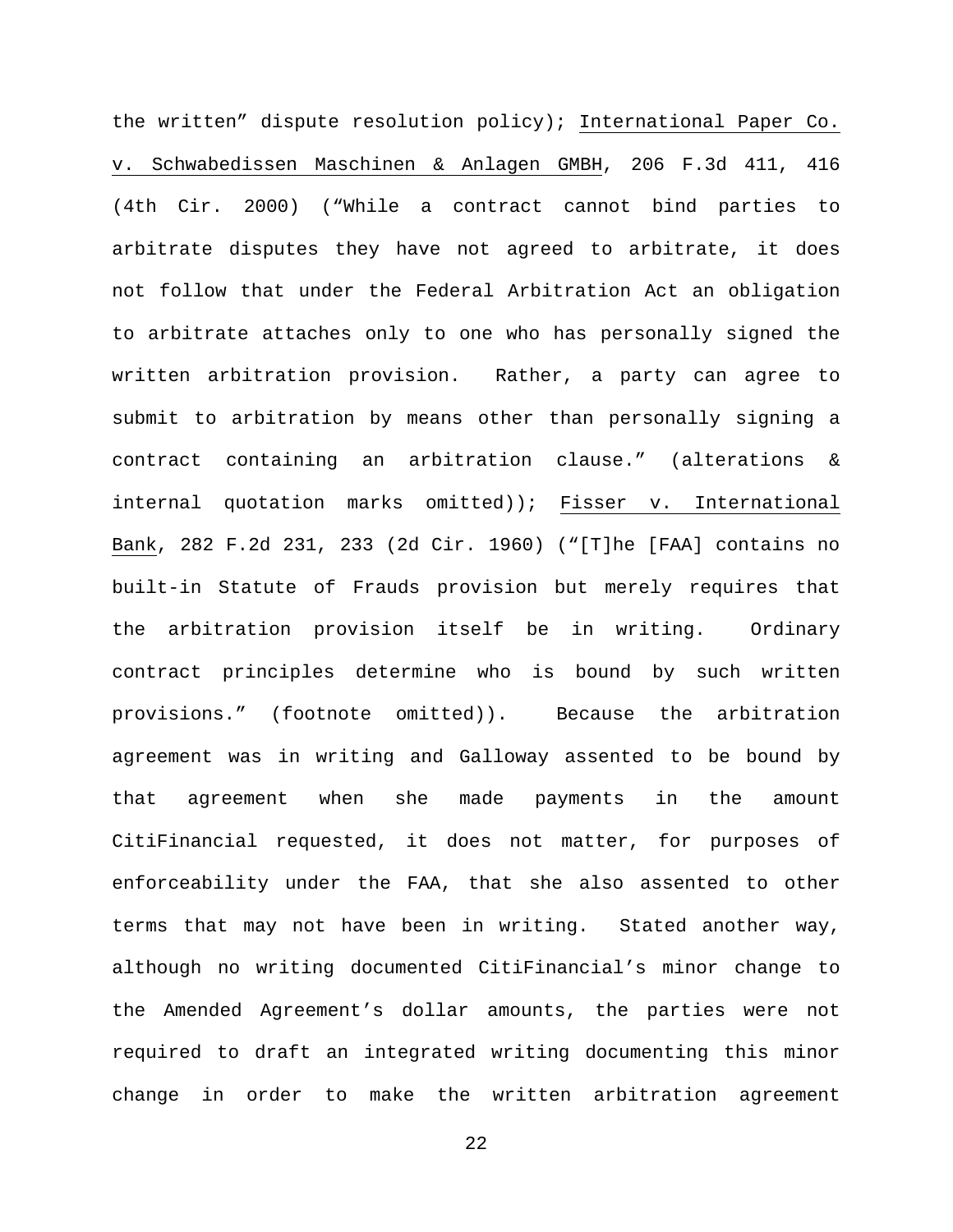enforceable under the FAA. See Medical Dev. Corp. v. Industrial Molding Corp., 479 F.2d 345, 348 (10th Cir. 1973) ("[I]t [is] not necessary that there be a simple integrated writing or that a party sign the writing containing the arbitration clause. All that is required is that the arbitration provision be in writing." (citations omitted)). The district court was therefore correct to enforce the arbitration agreement.

## III.

In sum, because we conclude that the district court correctly enforced the parties' arbitration agreement, we affirm the district court order dismissing Galloway's action.

#### AFFIRMED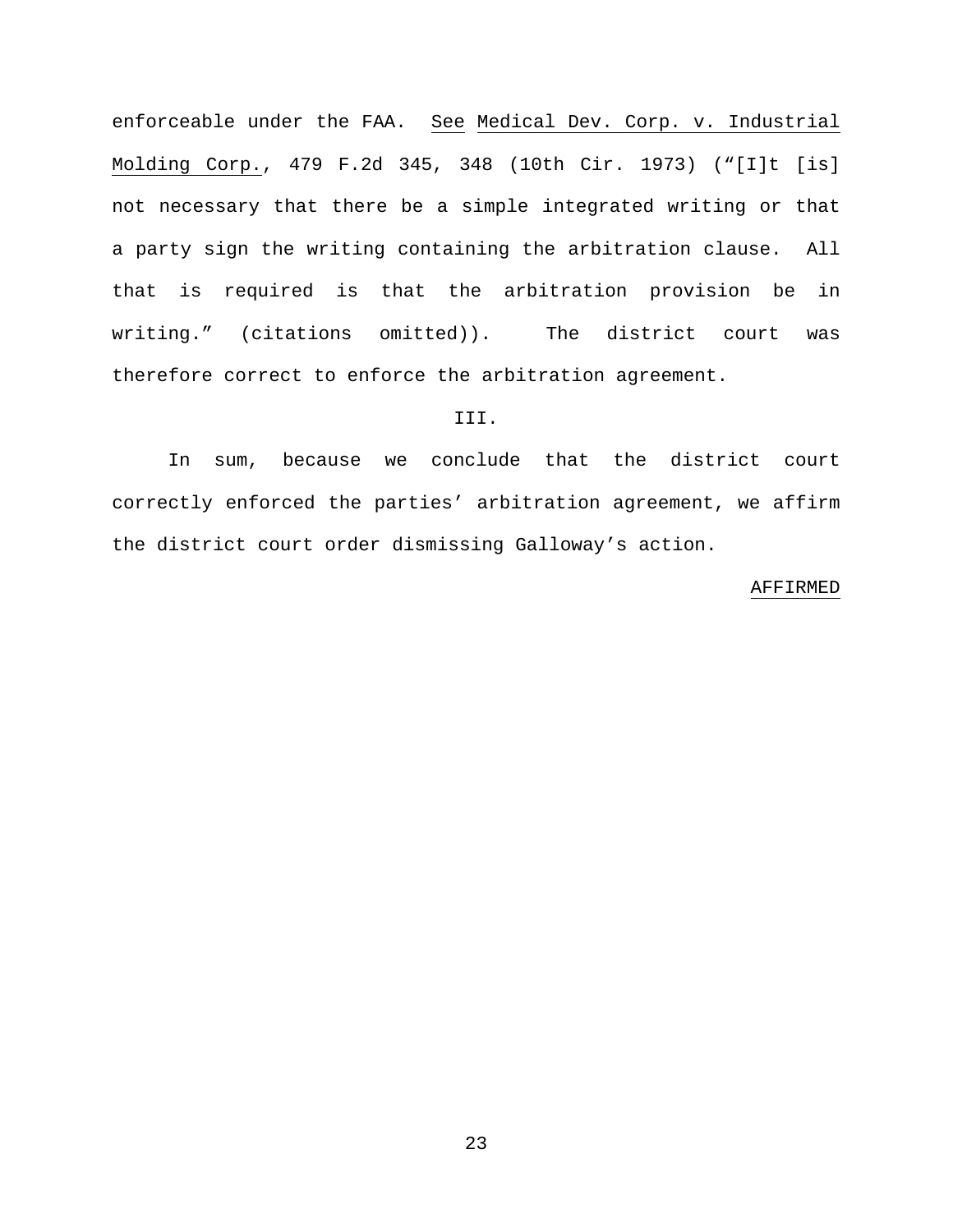WYNN, Circuit Judge, dissenting:

The question at the heart of this appeal is whether the parties formed a written agreement to arbitrate. Santander says yes, pointing to a (problematic) amendment document with an arbitration clause; Galloway says no, declaring that the operative modification contract was never reduced to writing. In short, the parties dispute a material fact: whether they entered into a written agreement to submit disputes to arbitration. It therefore cannot accurately be said that "[t]he pertinent facts in this case are undisputed." Ante at 2. A jury—not a court—should resolve this dispute. Accordingly, I dissent.

### I.

Galloway, a Maryland consumer, bought a car in 2007, and her loan was initially assigned to CitiFinancial. Under the financing contract, Galloway was required to make 72 monthly payments of \$487.46. J.A. 19. The original contract contained no arbitration provision. It did, however, include a provision requiring changes to be in writing and signed to be binding: "**Any change to this contract must be in writing and we must sign it. No oral changes are binding.**" J.A. 20 (emphasis added). No one disputes the original contract's validity.

The same cannot be said of a purported amendment to the agreement dating to 2008: The dispute surrounding its validity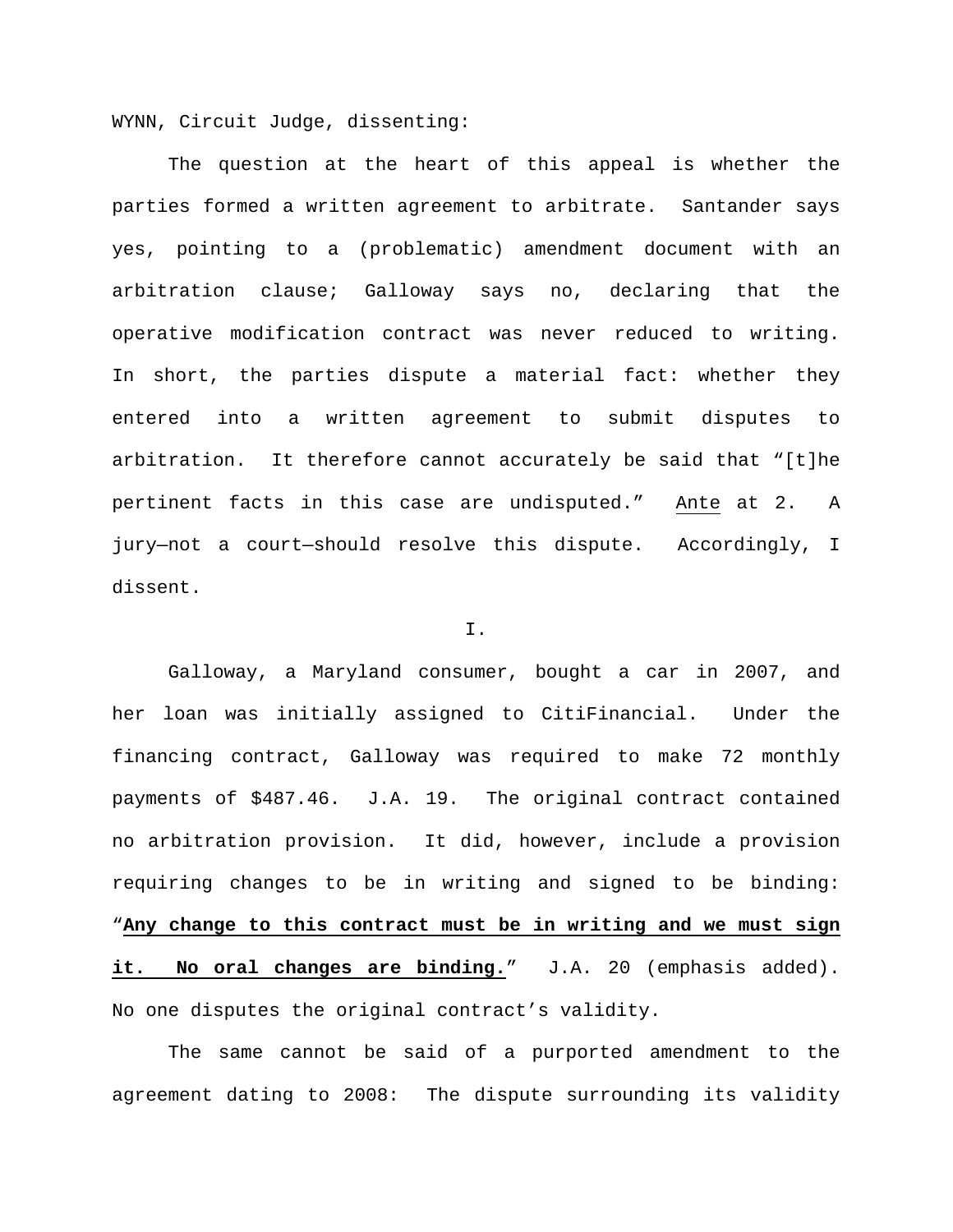is at the center of this appeal. Galloway contacted CitiFinancial and requested that her monthly payments be reduced. In response, CitiFinancial sent Galloway a fax letter and an "Amendment Agreement" and instructed her to sign the "Amendment Agreement" and return it to CitiFinancial for "review, approval and consideration." J.A. 25. The "Amendment Agreement" proposed monthly payments of \$365.57 and included an arbitration provision. J.A. 26.

Galloway signed the Amendment Agreement and faxed it back to CitiFinancial. But CitiFinancial never signed the Amendment Agreement. And for months, Galloway made, and CitiFinancial, and later its assignee Santander, the defendant here, accepted monthly payments of \$366.43—not the \$365.57 in the Amendment Agreement. In fact, Santander's spreadsheet for Galloway's account listed as her requisite payment amount "\$366.43"—not the \$365.57 in the Amendment Agreement.

Ultimately, Galloway failed to make her monthly payments, and Santander repossessed and sold her car. Galloway sued in Maryland state court, alleging that Santander failed to give notice as required under the Credit Grantor Closed End Credit Provisions of the Maryland Credit Deregulation Act. Galloway also declared in an affidavit that CitiFinancial "told me that the paperwork provided to me was not pre-approved . . . and that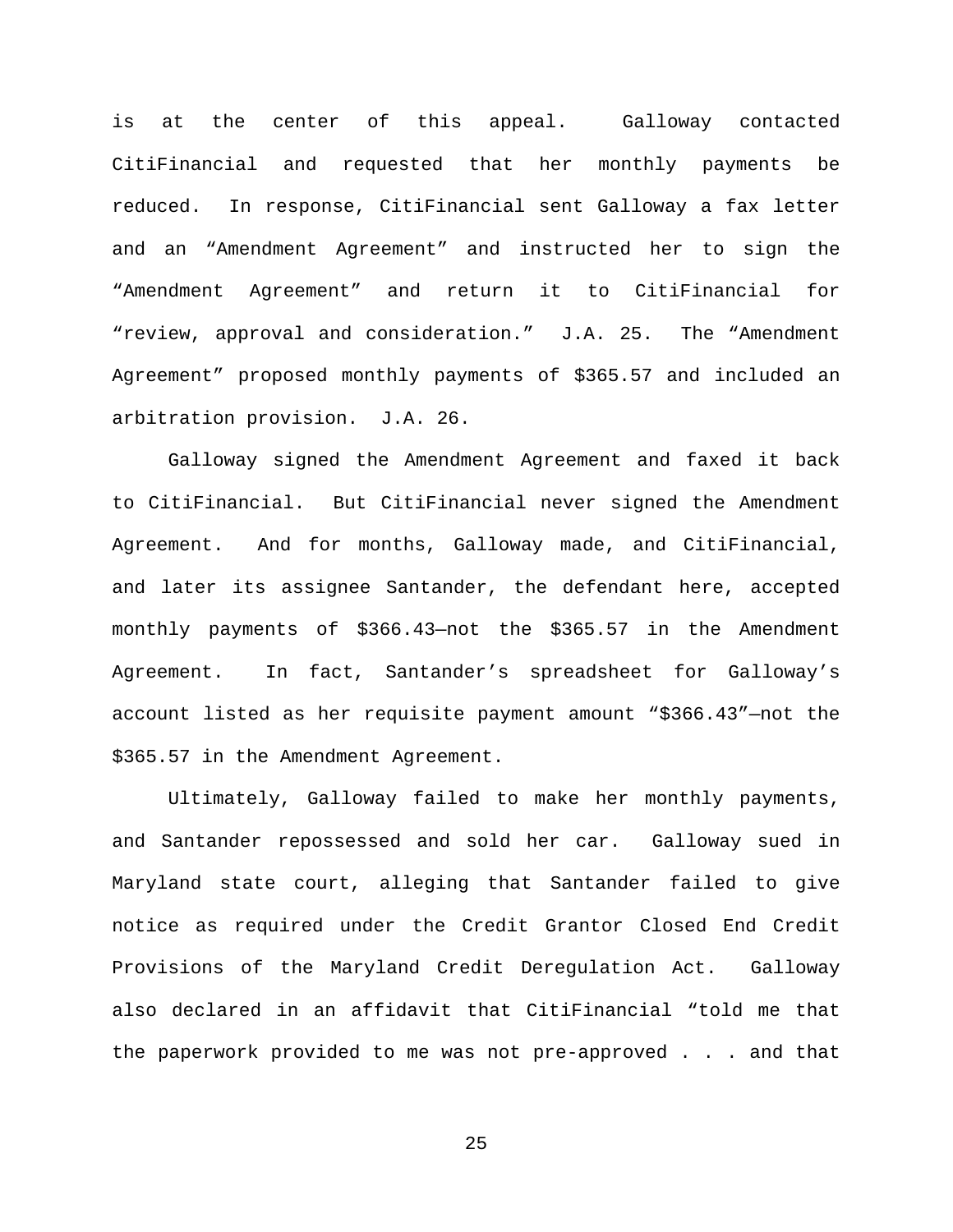**someone within CitiFinancial would have to approve my request before it became effective**." J.A. 16 (emphasis added).

Galloway further declared, under penalty of perjury, that "**CitiFinancial did not accept the terms of the executed Amendment Agreement**" and that "**[t]he agreement between myself and CitiFinancial . . . which lowered my payments to \$366.43 each month was not evidenced by a writing**." J.A. 17 (emphasis added).[1](#page-25-0) Santander proffered no evidence affirmatively refuting Galloway's statements, instead declaring that it had simply "relied upon the accuracy of the [original financing contract] and the Amendment Agreement." J.A. 31.

Santander removed the case to federal court and then moved to compel arbitration. The district court granted the motion, holding that a written arbitration agreement existed.

II.

Where a party "show[s] genuine issues of material fact regarding the existence of an agreement to arbitrate," a standard we have likened to "the burden on summary judgment," that party is entitled to a jury trial on the issue. Chorley Enters. v. Dickey's, 807 F.3d 553, 564 (4th Cir. 2015). And we review a district court's judgment compelling arbitration de

<span id="page-25-0"></span> $1$  It is, therefore, inaccurate to suggest that the record contains "no evidence," ante at 5, of discussions between Galloway and CitiFinancial.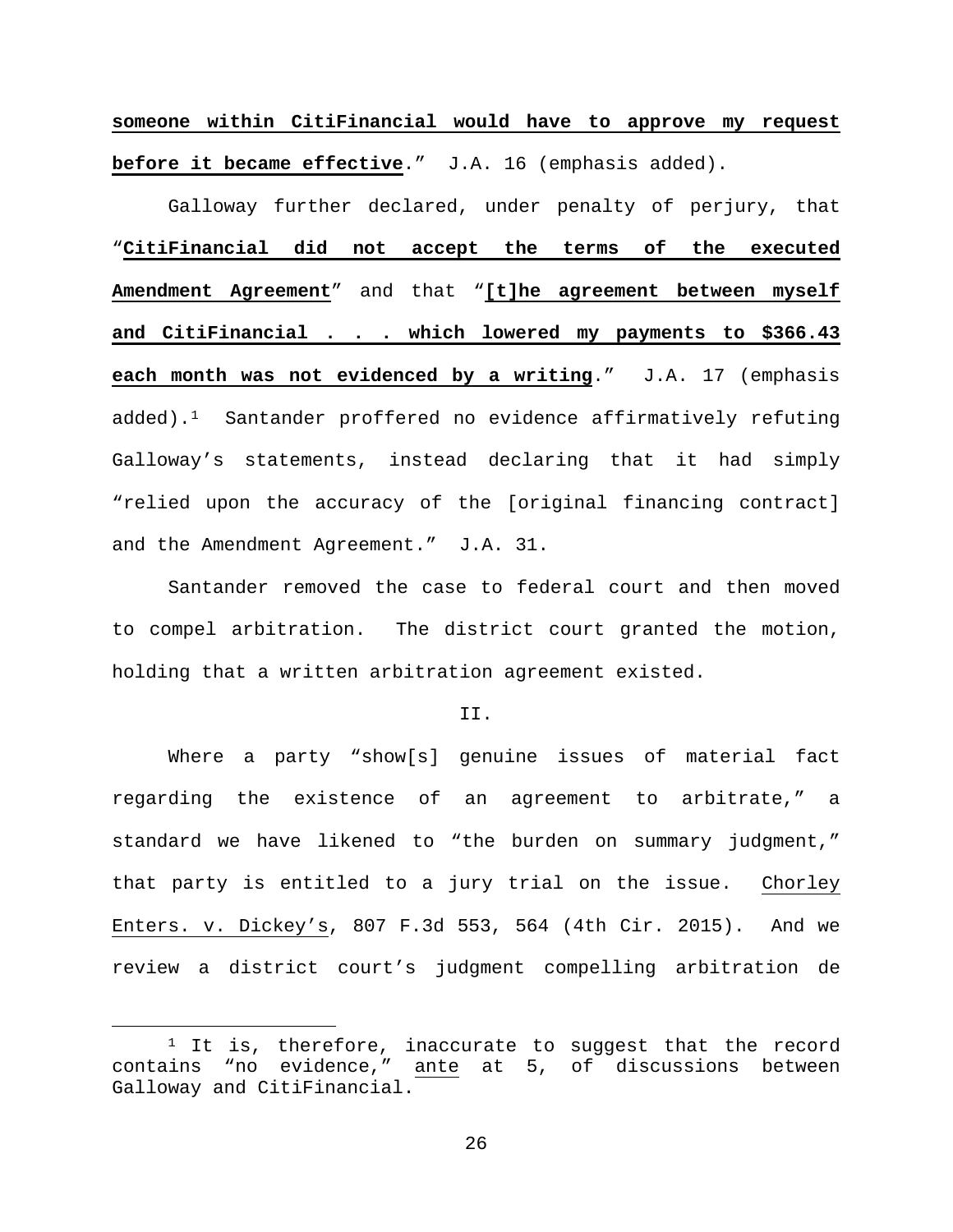novo. Santoro v. Accenture Fed. Servs., LLC, 748 F.3d 217, 220 (4th Cir. 2014).

In my view, this case presents a straightforward factual dispute entitling Galloway to a jury trial. Galloway contends that the amendment to the original contract was not reduced to writing. Evidence supporting Galloway's version of the facts includes: (1) her sworn statement, including her averment that "[t]he agreement between myself and CitiFinancial . . . which lowered my payments to \$366.43 each month was not evidenced by a writing,"  $J.A. 17$ ; (2) the fact that the actual amount of Galloway's lowered payments differed from the amount stated in the purported Amendment Agreement; (3) Santander's admission in its declaration that it simply relied on the accuracy of the documents; (4) the fact that the original contract clearly contemplated non-written amendments—because it stated that only written and signed amendments would be binding; and (5) the fact that CitiFinancial never signed the Amendment Agreement as required under the original contract.

Santander, by contrast, contends that in sending Galloway the Amendment Agreement—which required "review, approval and consideration" by CitiFinancial, J.A. 25—CitiFinancial made Galloway an offer, which she accepted when she faxed the signed document back. Santander also argues, for example, that the difference in amount between the payments Galloway actually made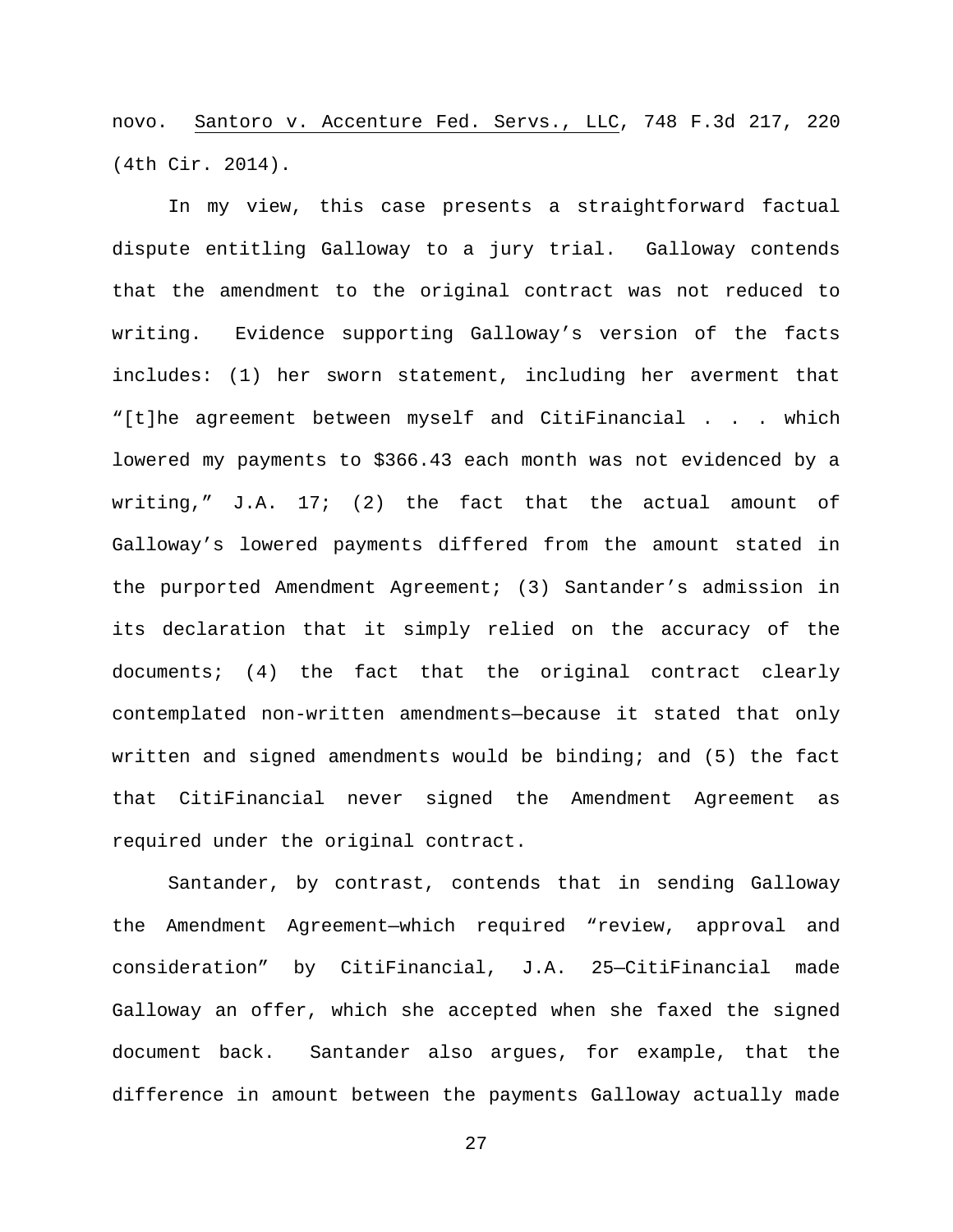and the payments she was required to make under the Amendment Agreement was simply de minimis and that the discrepancy was either ratified or waived.<sup>2</sup> While Santander's arguments may not all be frivolous, $3$  I simply cannot agree that they lead to the conclusion that "CitiFinancial could only be reasonably understood to be proposing a very minor tweak to the terms that it had originally suggested and that Galloway had already indicated she would accept." Ante at 14.

Instead, this is a classic case of he said/she said. Galloway claims that the parties' ultimate agreement to lower her monthly payments was never reduced to writing. Santander

<span id="page-27-0"></span> <sup>2</sup> I am confounded by the way in which the majority opinion invokes waiver here. Plainly, "[t]he parties left no doubt that they intended to modify the terms of the RISC, even in the absence of a signed writing to which they agreed." Ante at 19. And indeed, Galloway does not contest **that** the parties agreed to a modification; she instead contests **how** they did so, disputing that the modification took the form of a written document<br>containing an arbitration provision. Waiver is thus plainly containing an arbitration provision. misplaced and certainly does not lead to the conclusion that "the district court properly concluded that the arbitration agreement was a term of the contact that the parties entered into." Ante at 20. Ante at 20.

<span id="page-27-1"></span><sup>&</sup>lt;sup>3</sup> I agree with the majority's rejection of Santander's argument that, in faxing the Amendment Agreement to Galloway, CitiFinancial made her an offer. I also note that not a single reported Maryland case engages in the "de minimis" analysis featured in Santander's brief and the court's analysis. On the contrary, the case law suggests that **any** discrepancy between an offer and a purported acceptance results in no contract being formed. See, e.g., Learning Works, Inc. v. The Learning Annex, Inc., 830 F.2d 541, 543 (4th Cir. 1987) ("Maryland law, which applies in this case, requires unqualified acceptance of an offer before a contract can be formed." (citations omitted)).